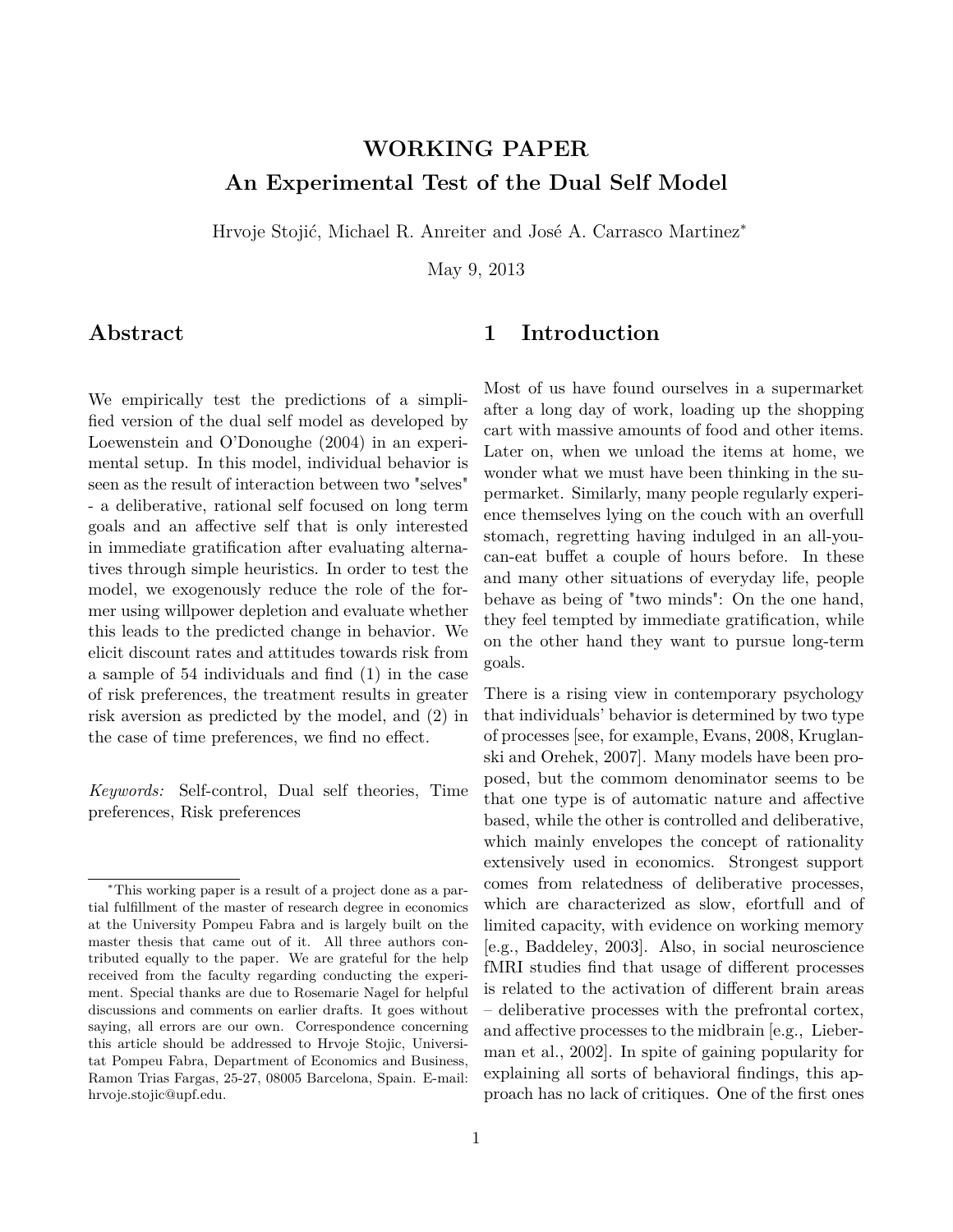was by [Newell](#page-18-0) [\[1973\]](#page-18-0), who critisized dichotomic approach in modeling in general, that it grossly oversimplifies real nature of the phenomena and does not produce any gain in knowledge. More recent critiques accuse it of being good only as a post-hoc explanation and for its lack of theoretical consistency [\[Kruglanski and Gigerenzer, 2011\]](#page-17-3). [Keren and](#page-17-4) [Schul](#page-17-4) [\[2009\]](#page-17-4) present extremely convincing argument against dual system approach, that it fails essential requirements for constituting systems. Each system's characteristics should be of discrete nature, characteristics of one system should be highly correlated among each other and not correlated with characteristics of the other system, and finally that systems should be independent, one system cannot be an input to another. In this paper we refrain from taking a stance on this debate and seek to evaluate usefulness of such approach in the context of time and risk preferences as used in economics. Particularly insightful formalizations of dual process idea have appeared recently in economic literature, one by [Loewenstein and O'Donoghue](#page-17-5) [\[2004\]](#page-17-5) and second by [Fudenberg and Levine](#page-17-6)  $[2006]$ <sup>[1](#page-1-0)</sup>. Since their mathematical structure offers valuable and clear insights into the interaction of these processes and offer several testable predictions, we decided to restrict our attention on these models. We focus on [Loewen](#page-17-5)[stein and O'Donoghue](#page-17-5) [\[2004\]](#page-17-5) model as it seems to be fitting the literature from psychology to a greater extent.

Surprisingly enough, although it has been several years since these formal models of the dual system have appeared, most of their predictions have not yet been tested empirically. In [Loewenstein and](#page-17-5) [O'Donoghue](#page-17-5) [\[2004\]](#page-17-5) model, the decision maker is seen as making a compromise between the urges of an affective and a deliberative system. These two systems have different and often conflicting goals. The preferences of the decision maker then depend on the weight that she attaches to the affective system. This weight, in turn, is seen as being dependent, among other things, on willpower – the higher the willpower of the agent, the lower the weight she attaches to the urges of the affective system.

We believe that effects of this kind of model should be most evident in risk and time preferences, as the anomalous findings in this literature have been thought to be stemming from a struggle between two opposing types of processes in one body [e.g., [Frederick et al., 2002\]](#page-17-7). Since in this context the model predicts that usage of different systems leads to opposite effects, we use risk and time preferences as an area with a clearcut falsification strategy. Key ingredient in this approach is ability to experimentally affect the willpower. For this reason we are particularly interested in factors that diminish willpower, a phenomenon known in psychology as self-control or willpower depletion [e.g., [Baumeister et al., 2008\]](#page-16-3). As we illustrate in more details below, translated to the domain of time preferences, the model predicts that willpower depletion should decrease the amount of willpower available for the subsequent decision task and therefore diminish the involvement of the deliberative system. This in turn leads to more impulsive decisions driven by the short-sighted affective system, which we should be able to measure in the form of a higher discount rates. Analogously, in the domain of risk preferences, the model predicts that in a wide range of settings, an increase in the weight attached to the affective system will result in a higher degree of (measured) risk aversion. [Loewenstein and](#page-17-5) [O'Donoghue](#page-17-5) [\[2004\]](#page-17-5) argue that the affective system cares more about outcomes and less about probabilities, and moreover, that it exhibits a certain degree of loss aversion. Therefore, our hypothesis is that willpower depletion, and thus, attaching more weight to the affective processes should lead to higher risk aversion. The decision maker is likely to shy away from potential losses and put up with low paying, but safer options.

The rest of the paper is organized as follows. We present theoretical framework and related findings in the next section. Section 3 briefly describes our experimental design. The experimental results are presented in section 4 and section 5 concludes.

### <span id="page-1-1"></span>**2 The Dual System Framework**

[Loewenstein and O'Donoghue](#page-17-5) [\[2004\]](#page-17-5) characterize decision problems by a set of alternatives,  $\mathcal{X}$ , given

<span id="page-1-0"></span><sup>1</sup>Similar models along the same lines have been proposed by [Benhabib and Bisin.](#page-16-1) [\[2002\]](#page-16-1) and [Bernheim and Rangel](#page-16-2) [\[2004\]](#page-16-2)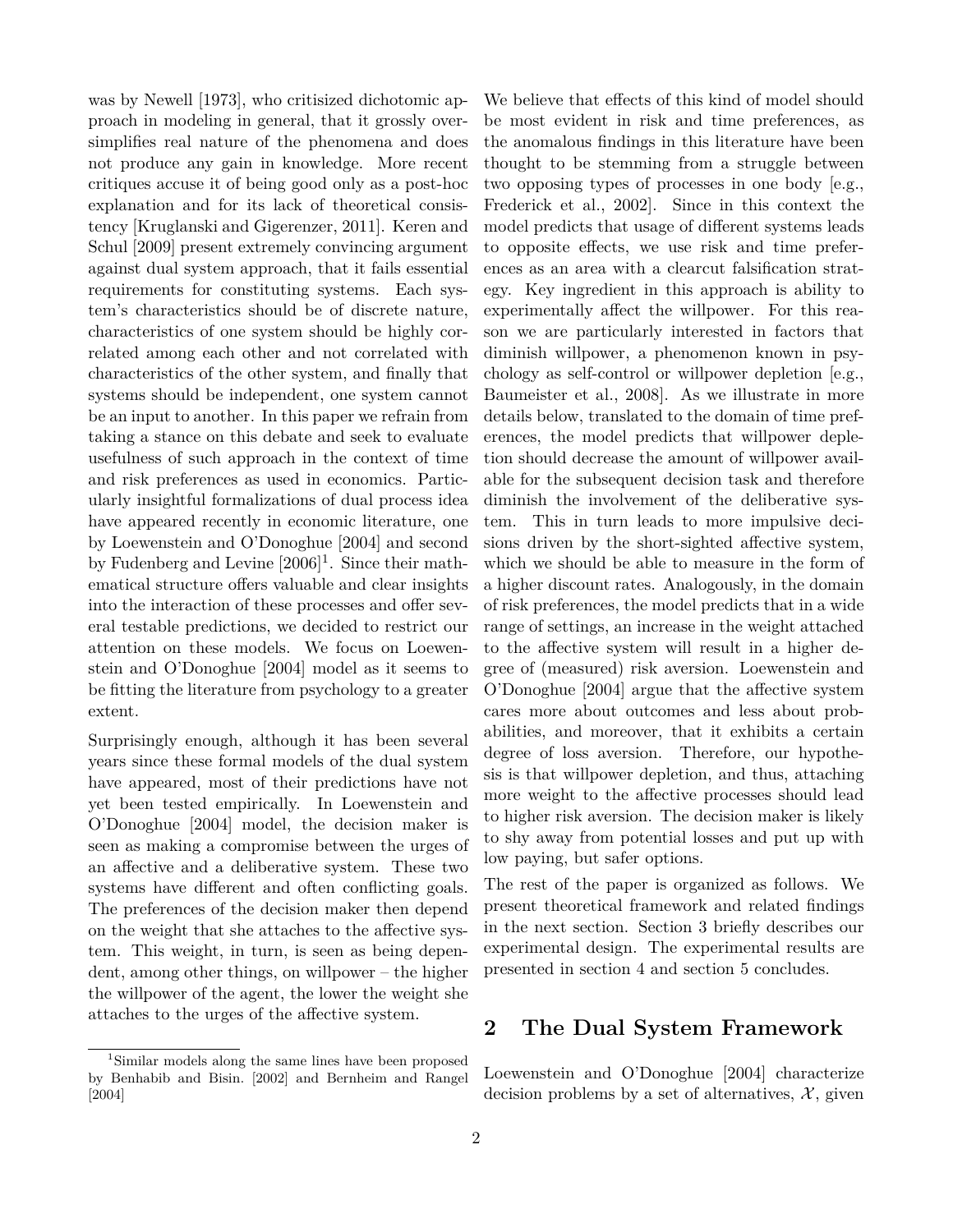the current state of willpower, *W*. Decision makers are modelled as trading off the (often contradicting) goals of a "deliberative system" and an "affective system". The deliberative system (which we will index by D) ranks the alternatives according to a preference relation,  $\Sigma^D$ , that can be represented by  $U^D$  while the affective system (indexed by A) has a different ranking,  $\succeq^A$  that can be represented by  $U^A$  with bliss points that are defined by  $x^D \equiv$  $\arg \max_{x \in \mathcal{X}} U^D(x)$  and  $x^A \equiv \arg \max_{x \in \mathcal{X}} U^A(x)$ , respectively. To make things interesting, the rankings of alternatives differ and we assume  $x^D \neq x^A$ . Moreover, we assume that we can give the utility functions of the two systems a cardinal interpretation. The decision maker then aggregates these two preferences in a way similar to a social welfare functional. We assume that this aggregation process can be summarized by the following utility function

<span id="page-2-2"></span>
$$
U(x) = UD(x) + h(W) \cdot UA(x)
$$
 (1)

where  $h(W) \geq 0$  represents the weight that the decision maker attaches to the affective system and we assume that it is a decreasing function of the current state of willpower, *W*. In what follows we will suppress the argument of the function *h*, with the understanding that a higher *h* corresponds to a lower state of willpower *W* and vice versa.

Willpower, *W*, in turn is sensitive to outside factors, such as cognitive load and stress, as well as decisions per se. For a dynamic setting, [Loewenstein](#page-17-5) [and O'Donoghue](#page-17-5) [\[2004\]](#page-17-5), postulate that willpower replenishes at a certain rate after being depleted. This assumption allows for interesting choice settings and scenarios where an economic agent facing the same set of alternatives twice, could very well make two different choices corresponding to two different states of willpower. Coming back to our introductory example of the hungry economic agent shopping in a supermarket, we can expect her making more impulsive purchases, buying more greasy and bigger bundles of food when doing the shopping tired after work than doing the shopping well rested, on a Saturday morning.

In this paper, we will specifically analyze choices over dated outcomes and over gambles. We consider them in turn.

#### <span id="page-2-3"></span>**2.1 Time Preferences**

In the domain of *time preferences*, the set  $X$  is in general given by  $X \times T$  where *X* is the space of outcomes (here  $X \subset \mathcal{R}_+^2$ ) and  $T \subset \mathcal{R}_+^2$  is the timing of the rewards, a typical element of  $\mathcal{X}$  being  $((x_1, t_1), (x_2, t_2))$ . We follow [Loewenstein](#page-17-5) [and O'Donoghue](#page-17-5) [\[2004\]](#page-17-5) and make the simplifying assumption that the deliberative system is perfectly far sighted and does not discount the future at all, while the affective system only cares about the earlier reward. Moreover, we assume the deliberative system to have time preferences adhering to the standard axioms, i.e. apart from rational preferences, we also assume separability *across* time and separability *between* time and out- $\text{comes}^2 - U^D(((x_1, t_1), (x_2, t_2))) = u(x_1) + u(x_2)$  $\text{comes}^2 - U^D(((x_1, t_1), (x_2, t_2))) = u(x_1) + u(x_2)$  $\text{comes}^2 - U^D(((x_1, t_1), (x_2, t_2))) = u(x_1) + u(x_2)$  and  $U^A((x_1, t_1), (x_2, t_2)) = u(x_1)$ , which the decision maker aggregates in the following (additive) way:

$$
U(((x_1, t_1), (x_2, t_2))) = U^D + h \cdot U^A \tag{2}
$$

$$
= (1+h)u(x_1) + u(x_2) \quad (3)
$$

If we assume  $h > 0$  (the affective system always enters the considerations) and allowing for possibility that the deliberative system exhibits positive discounting, we find that

<span id="page-2-1"></span>
$$
U(((x_1, t_1), (x_2, t_2))) = u(x_1) + \frac{1}{1+h}u(x_2) \quad (4)
$$

$$
= u(x_1) + \frac{\delta^D}{1+h} u(x_2) \quad (5)
$$

$$
= u(x_1) + \delta u(x_2) \qquad (6)
$$

which is observationally equivalent to observing a discount rate,  $\rho \equiv \frac{1}{\delta} - 1$  that is higher, the lower the state of willpower, *W*.

### **2.2 Risk Preferences**

In the domain of *risk preferences*,  $X$  is a set of lotteries. We assume the deliberative system to be a

<span id="page-2-0"></span><sup>2</sup>Separability across time essentially precludes intertemporal complementarities (a necessary and sufficient condition being the so-called "double-cancellation" or Thomson condition), while separability between time and outcomes means that the way time enters the consideration is irrespective of the outcomes [e.g., [Ok and Masatlioglu, 2007,](#page-18-1) [Fishburn](#page-17-8) [and Rubinstein, 1982\]](#page-17-8)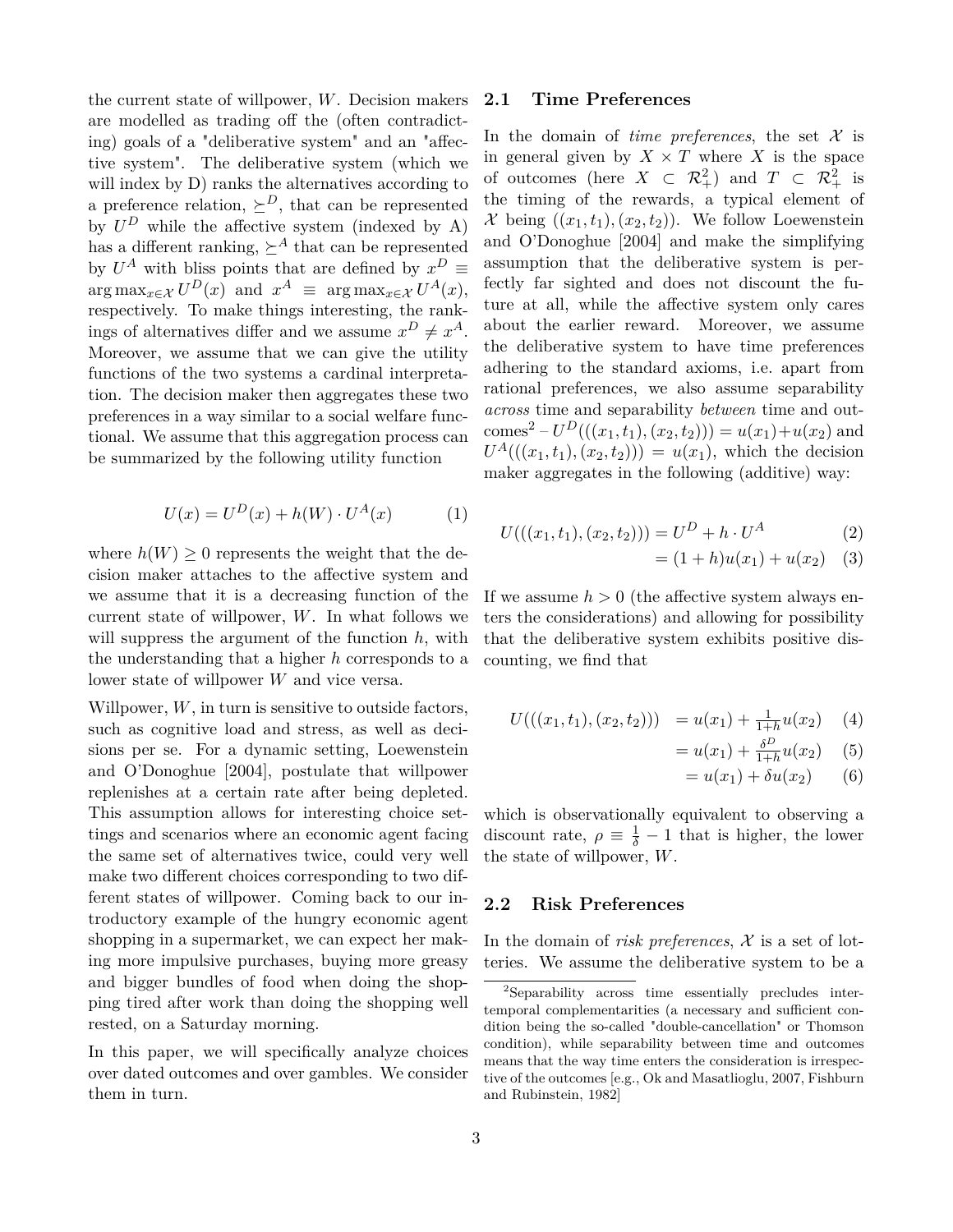standard expected utility maximizer, while the affective system follows some simple heuristic. The heuristics we are going to elaborate on are the *maximin* heuristic and *equal probability measure* heuristic.

**Maximin** For the Maximin approach, the deliberative system evaluates lotteries according to their expected utility,  $U^D(\mathcal{L}) = \mathbb{E}(u(\mathcal{L}))$ , while the affective system uses the maximin criterion,  $U^A(\mathcal{L}) =$  $min_{x \in Supp(\mathcal{L})} \{u(x)\},$  where  $Supp(\mathcal{L}) = \{x_i | p(x_i) > \}$ 0} denotes the support of lottery  $\mathcal{L}$ . The latter can be seen as infinite risk aversion<sup>[3](#page-3-0)</sup>. The decision maker then aggregates these to:

<span id="page-3-2"></span>
$$
U(\mathcal{L}) = \mathbb{E}(u(\mathcal{L})) + h \cdot min_{x \in Supp(\mathcal{L})} \{u(x)\} \tag{7}
$$

Suppose that the agent faces a choice over two lotteries. Lottery A is characterized as being a relatively riskless lottery with two similar prizes while lottery B is characterized as being more risky, with one very high and one very low outcome. Therefore, lottery A becomes more and more attractive compared to lottery B the higher *h* is. And thus, an increase in *h is observationally equivalent to an increase in r, the coefficient of relative risk aversion:* Participants will require a relatively high probability mass on the high reward to be willing to switch to the risky lottery.

<span id="page-3-4"></span>**Equal Probability Measure** Analogously to an affective system evaluating alternatives using the maximin-criterion, [Loewenstein and O'Donoghue](#page-17-5) [\[2004\]](#page-17-5) discuss the idea of an affective system being completely agnostic about the probabilities of the lottery. That is, instead of weighting outcome  $i$  with probability  $p_i$ , the affective system weights the outcome with  $1/N$ , where N is the number of possible outcomes. Assuming the deliberative system to be a standard expected utility maximizer,  $U(\mathcal{L}) = \mathbb{E}u(\mathcal{L}) + h \cdot \mathbb{E}u(\mathcal{L}_{1/N})$ , we find that

<span id="page-3-3"></span>
$$
U(\mathcal{L}) = \sum_{i=1}^{N} p_i u(x_i) + \sum_{i=1}^{N} \frac{1}{N} u(x_i)
$$
 (8)

$$
= \sum_{i=1}^{N} \frac{h + N p_i}{N(1+h)} u(x_i) = \sum_{i=1}^{N} q_i u(x_i) \quad (9)
$$

so that the decision maker is effectively using the particular probability weighting function,  $q_i(h)$  $\frac{h+Np_i}{N(1+h)}$ , which can be seen to result in less dispersion among the subjective probabilities, compared to the objective ones - i.e. probabilities are concentrated around  $\frac{1}{N}$ . In the case of our experiment with  $N = 2$  this means that *for a risk averse person* (in the vonNeumann/Morgenstern sense), we will systematically *overestimate* her coefficient of relative risk aversion. Conversely, we will *underestimate* the coefficient for *risk-loving people*. However, as we can expect many more risk averse than risk loving people [\[Holt and Laury, 2002\]](#page-17-9), the net effect is likely to be an overestimation of the coefficient of relative risk aversion.

To illustrate this, suppose that a participant declares herself to be indifferent between lottery A (€900,0.9; €800) and lottery B (€1925,0.9; €25) and has a reported income of  $\epsilon$ 900. We then calculate an implied coefficient of relative risk aversion (CRRA) of around 3*.*8. However, if she puts weight on her affective system, which follows the above heuristic, of  $h = 1.75$ , then she acts *as if* she was indifferent between lotteries lottery A' ( $\epsilon$ 900,0.8;  $\epsilon$ 800) and lottery B' ( $\text{\textsterling}1925, 0.8; \text{\textsterling}25$ ), which would have lead us to calculate,  $r \approx 2.5$ . Therefore, a subject with a *true* CRRA of 2*.*5 and an *h* of 1*.*75 will be indifferent between lotteries A and B but will prefer lottery A' over lottery B', which in any revealed preference experiment will lead the experimenter to calculate a CRRA of 3*.*8.

To sum up, we expect that when more weight is attached to the affective system (i.e. *h* is increasing), the agent is more likely to choose the safer option, pushing the decision maker towards a higher *mea-*sured degree of risk aversion<sup>[4](#page-3-1)</sup>.

<span id="page-3-0"></span><sup>3</sup> Indeed, with CRRA utility, the expected utility function converges to a Leontief utility function as  $r \to \infty$ 

<span id="page-3-1"></span><sup>4</sup> "More risk averse" is defined in the usual way: "The preference relation  $\succeq_1$  is more risk averse than  $\succeq_2$  if for any lottery *p* and degenerate lottery *c*,  $p \succeq_1 c$  implies that  $p \succeq_2 c$ <sup>"</sup> [\[Rubinstein, 2010\]](#page-18-2)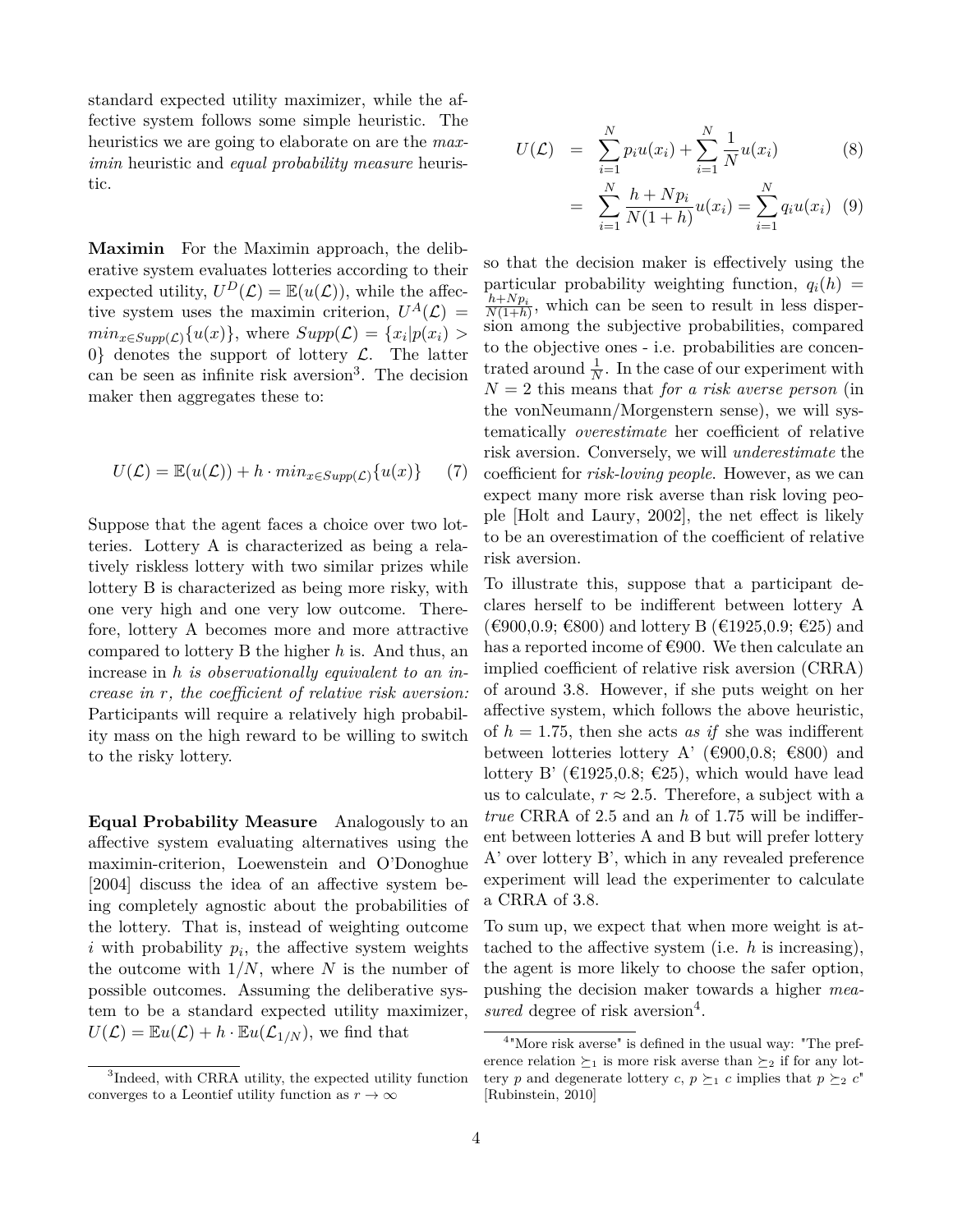

Figure 1: Implied rates of risk aversion for different levels of h for the lottery described in the text.

#### <span id="page-4-1"></span>**2.3 Related Findings**

In the last couple of years, some empirical studies directly or indirectly tested dual self models with respect to time and risk preferences. Most of these studies examine the effect of cognitive load (i.e. exogenous increase of *h*) on decision making. Cognitive load is usually operationalized by having participants doing two tasks at the same time: For instance, one task is a working memory task (e.g. memorizing a sequence of digits), while the other is a decision task.

With respect to time preferences, support for the model's predictions can be found in results of the study of [Hinson et al.](#page-17-10) [\[2003\]](#page-17-10). The authors examined how cognitive load (which is likely to influence the state of willpower in a negative way) affects the discounting of money. The results were that higher cognitive load lead to greater discounting of delayed monetary rewards. On the other hand, there is also evidence that cognitive load does not lead to more impulsive behavior. [Franco-Watkins et al.](#page-17-11) [\[2010\]](#page-17-11) report that taxing working memory by cognitive load is neither necessary nor sufficient to produce impulsive decision making; instead, it just seems to result in an increase in the number of inconsistent choices. Furthermore, the field of neuroscience has seen several papers that support the dual system model in inter-temporal setting, for example [Mc-](#page-18-3)[Clure et al.](#page-18-3) [\[2007\]](#page-18-3) building on prior work [\[McClure](#page-18-4) [et al., 2004\]](#page-18-4), where they show that emotional brain structures are more active when immediate reward is available, while deliberative brain structures are active in general and are not sensitive to immediate rewards. In later research they extend these findings to primary rewards (e.g. juice) instead of money, and use shorter delays (minutes) rather than longer delays (weeks).

Concerning risk preferences, several studies have examined the role of the amount of available cognitive resources. In a laboratory experiment [Benjamin](#page-16-4) [et al.](#page-16-4) [\[2006\]](#page-16-4) show that reducing cognitive resources tends to increase small-stakes risk aversion. In her doctoral dissertation [Hart](#page-17-12) [\[2005\]](#page-17-12) examines the role of cognitive resources in risk preferences and finds that adults (but not children) rely more on automatic, emotion based responses when under cognitive load. [Whitney et al.](#page-19-0) [\[2008\]](#page-19-0) study framing effects and cognitive load, they confirm the existence of framing effects and find that under cognitive load participants tend to choose less risky gambles. Interestingly, this happened regardless of the frame – in both gains and losses. In addition, they have found that decisions were made more rapidly in positive frames and under cognitive load.

One interesting finding that supports the predictions of dual system models as well, comes from [Ma](#page-18-5)[sicampo and Baumeister](#page-18-5) [\[2008\]](#page-18-5), who find a way to influence willpower capacity, *W*, in a positive way – by supplying participants with glucose in a random way. With more glucose (the energy source of the nervous system) in their system, participants seemed to rely less on affective-based judgments and heuristics. Moreover, they find that glucose positively affects the replenishment rate of *W* when it is depleted.

### <span id="page-4-0"></span>**2.4 Willpower Depletion**

As we stated, the crucial part of our test is ability to reduce the willpower in participants. We use a procedure called willpower depletion, which depletes the limited willpower resources of subjects by having them regulate their automatic responses. This approach was first developed by John R. Stroop in 1935. For example, the word "yellow" is shown in the color green to a subject, who has to name the color of the word. The automatic response is to read the word, i.e. answer "yellow" and therefore, the subject has to exert an effort to suppress this automatic response and correctly answer "green". [Loewenstein](#page-17-5) [and O'Donoghue](#page-17-5) [\[2004\]](#page-17-5) argue that depletion, along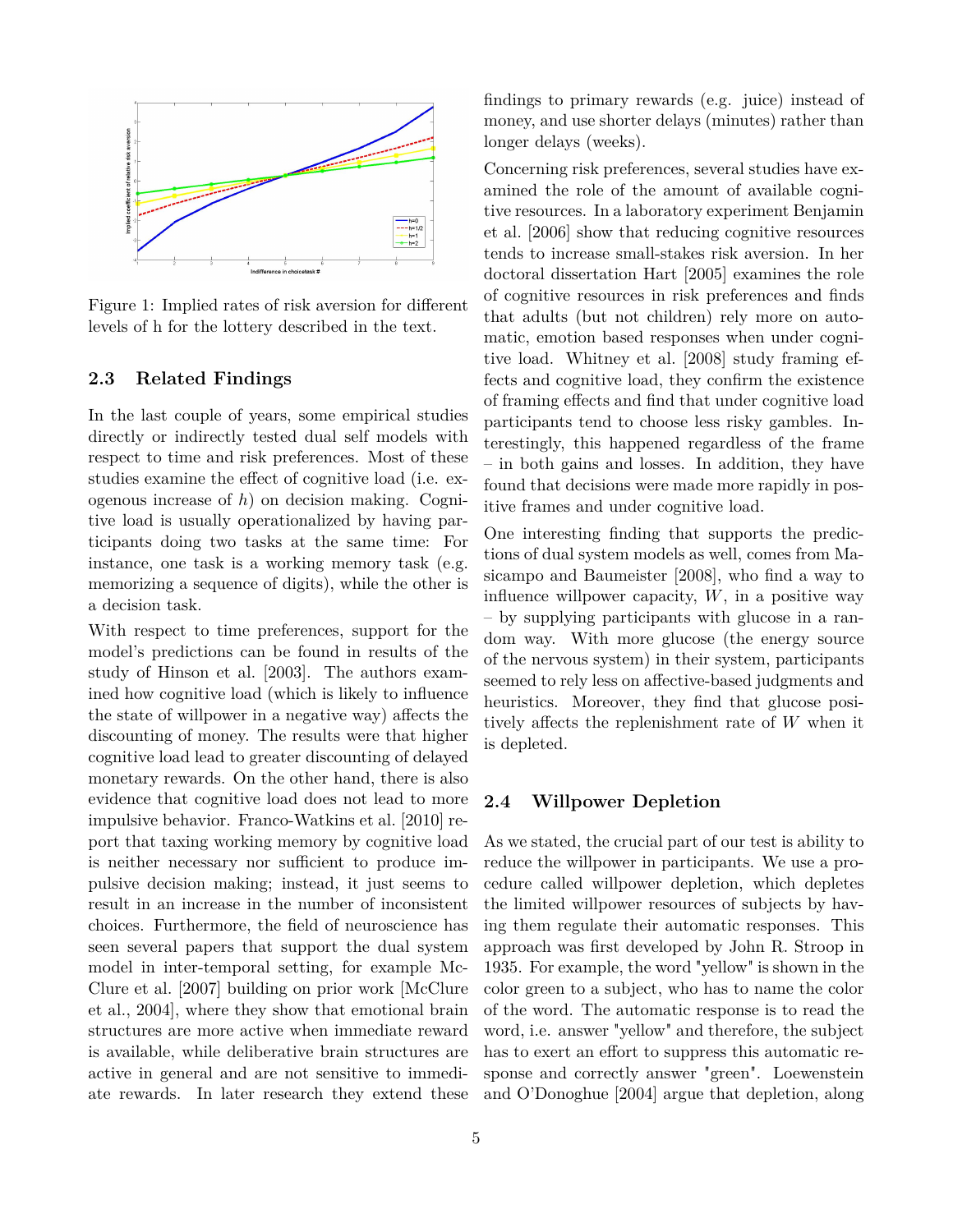with factors such as cognitive load<sup>[5](#page-5-0)</sup> and stress, undermines the deliberative system (i.e. cost of mobilizing willpower *h* increases). There are no studies that confirm the supposed effects of willpower depletion on time and risk preferences. The concept of willpower depletion stems from an extensive literature in psychology [see, for a review, [Baumeis](#page-16-3)[ter et al., 2008\]](#page-16-3). Past research mostly investigated willpower depletion in relation to subsequent selfcontrol and impulsive actions. One more economically relevant example is the research of [Vohs and](#page-18-6) [Faber](#page-18-6) [\[2007\]](#page-18-6), who find that participants whose resources were depleted felt stronger urges to buy, were willing to spend more, and actually did spend more money in unanticipated buying situations. For operationalizing willpower depletion various methods are used – from self-regulation tasks [e.g. by controlling the emotional expression, in [Vohs and](#page-18-7) [Heatherton, 2000\]](#page-18-7) to actually making choices [e.g. choosing between courses for the next academic year versus just rating some products, in [Vohs et al.,](#page-18-8) [2008\]](#page-18-8). In our experiment, we use the approach used by [Baumeister et al.](#page-16-5) [\[1998\]](#page-16-5), since it suits the best our experimental design and method of collecting the data.

Collecting the predictions of the model, as well as the existing empirical evidence, we are going to test the following hypotheses in the present paper. First, we expect that subjects in the treatment group, whose willpower was previously depleted to have significantly higher discount rates in inter-temporal choices. Second, for risk preferences, the dual self model predicts subjects with depleted willpower to exhibit a higher degree of risk aversion.

# **3 Experimental Design**

In order to test our hypothesis, we follow an experimental approach where we use a two-group posttest-only randomized experiment. The subjects in our experiment were randomly assigned to one of the two experimental conditions – willpower depletion (treatment group) and no depletion condition (control group). The independent variable is willpower depletion, while the dependent variables are the discount rate and the attitude towards risk (measured as the coefficient of relative risk aversion).

<span id="page-5-1"></span>**Depletion Treatment.** In this paper we use a method for depleting willpower used in [Baumeis](#page-16-5)[ter et al.](#page-16-5) [\[1998\]](#page-16-5), which is a version of a Stroop task that involves willpower in a way that a person must override her normal or automatic responses and conform to standards [\[Stroop, 1992\]](#page-18-10). Each subject was given a page of text (a page from an advanced statistics book) and told to cross off all instances of the letter "e". People can learn to do this easily and quickly; and they become accustomed to scanning for every *e* and then crossing it out. For the subjects assigned to the depletion condition (treatment group), the task was made substantially more difficult, requiring them to cross off letter "e" only if further conditional rules applied – if it was not adjacent to another vowel or one extra letter away from another vowel (thus, one would cross the first, but not the second "e" in "describe"). On the other hand, participants in the no depletion condition (control group) had to cross off every single "e" with no further rules. Subjects in depletion group would presumably scan for each "e" but would have to override the response of crossing it out whenever any of those criteria were met. Their responses thus had to be regulated according to multiple rules, unlike the others who could simply respond every time they found an "e". The assumption is that consulting the complex decision rules and overriding the simple response would deplete the willpower capacity, unlike the simpler version of the task. In addition, to raise the subjects' effort, they were informed that for each mistake in the task  $\epsilon$ 1.5 will be deducted from their reward, if they will be chosen for the reward.

The original Stroop task would probably have a stronger depletion effect, but is less suitable for paper & pencil experiments conducted in classrooms, which is used in our case. Exact copies of depletion and no depletion condition used in our experiment

<span id="page-5-0"></span><sup>&</sup>lt;sup>5</sup>It is important to note that willpower depletion and cognitive load are not the same concept, although to some extent they do overlap. Cognitive load is mostly related to working memory (represents resource we have to actively operate with information, e.g. in arithmetic calculation), while willpower depletion tasks tap partly into the working memory, but also to some other brain structures involved in deliberative processing [e.g. [Richeson et al., 2003\]](#page-18-9).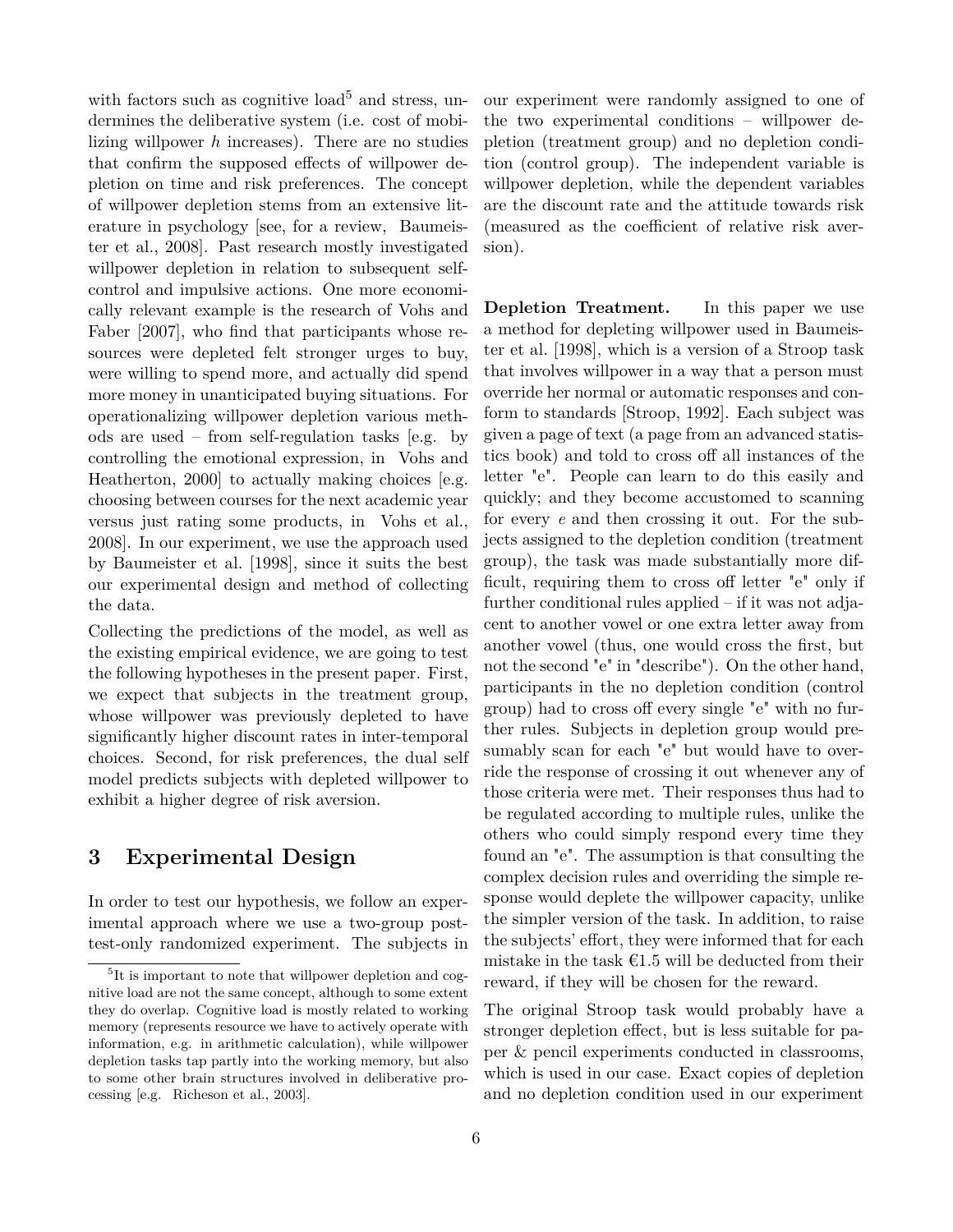are available on request.

<span id="page-6-0"></span>**Eliciting Discount Rates and Risk Aversion** With respect to eliciting discount rates and risk aversion, we follow the design of [Andersen et al.](#page-16-6) [\[2008\]](#page-16-6), who elicited those jointly in the case of the Danish population by using the "Multiple Price List" (MPL) format.

In our experiment, in order to elicit time preferences, we use preferences we use the procedure designed by [Coller and Williams](#page-16-7) [\[1999\]](#page-16-7) and expanded by [Harrison et al.](#page-17-13) [\[2002\]](#page-17-13). Subject were asked to respond to six discount rate tasks. Each discount rate task was represented by a payoff table with 15 symmetric intervals which consider a certain time horizon. Each of the 15 rows of the table consist of two options, A and B, and subjects had to choose one. For example, option A offers €800 *today* and Option B offers  $\epsilon$ 800+*x in six months*, where *x* ranges from a return of  $5\%$  to  $75\%$ . As we increase x we will expect more individuals to take the future income option. Assuming risk neutral subjects, the point at which each individual switch from choosing the Option A to the Option B provides an interval on their discount rate. In three of the tasks (Set I – without front end delay), the earlier payment option (A) was an immediate outcome, while in the other three tasks (Set  $II$  – with front end delay) the earlier payment was to occur in one month. This feature has been chosen in order to obtain a measure of the "present bias" within and between the treatment/control groups. In each set of the tasks, tasks were equivalent in terms of discount rates, but they differed in terms of time horizon. We considered three different time horizons: one month, six months and 12 months. This multiple-horizon treatment, considered by [Harrison et al.](#page-17-13) [\[2002\]](#page-17-13), was replicated in both Set I and Set II. The switching point in each of the six tasks enable us to infer the time preferences of the subjects. It is important to stress that since our experiment uses hypothetical payoffs, question of transaction costs related to cashing the future reward is not relevant.

Following the same design, in eliciting risk preferences we use procedure developed by [Holt and Laury](#page-17-9) [\[2002\]](#page-17-9). Each subject was asked to respond to four risk preference rate tasks. Tasks were represented by a table with 10 binary choices between two lotteries (say, A and B). Payoffs are the same throughout the table, but probabilities change in a way that the difference in the expected values (EV) of lotteries A and B is large and positive in the first row and goes to large negative value in the last row. In short, option A is a safer option in the sense that payoffs of the lottery are more similar. The logic behind this test for risk aversion is that only risk loving subjects would take lottery B in the first row, and only riskaverse subjects would take lottery A in the 9th row. A risk-neutral subject should switch from choosing A to B when the EV of each is about the same, so a risk-neutral subject would choose A for the first four rows and B thereafter.

**Participants** The subjects in the experiment were 54 graduate students (30 male, 24 female), all of which are participants of several master programs in economics at the Barcelona Graduate School of Economics (Universitat Pompeu Fabra). Average age is 25 years and 50% of participants already have a master degree.

<span id="page-6-1"></span>**Procedures** The sessions were conducted in the classrooms directly after the subject's lectures. Professors and students were notified in advance and asked for participation. In a personalized notification e-mail, the topic of the experiment was presented as "...research in economic decisionmaking..." and they were not told anything specific about the experiment. In the same e-mail they were notified about the possibility to win substantial reward for the participation. Data were collected in six group sessions, using paper-and-pencil method. Each session lasted for about 40 minutes. The experimenter gave a brief oral instruction to the subjects, the information about the possibility to get rewards for the participation and said that all the necessary instructions are provided for in the questionnaire. In addition, if subjects had any further questions they were instructed to raise their hand and the experimenter would come and answer their question in private. Participants did not know that there are two different groups with slightly different questionnaires.

The questionnaire itself consisted of instructions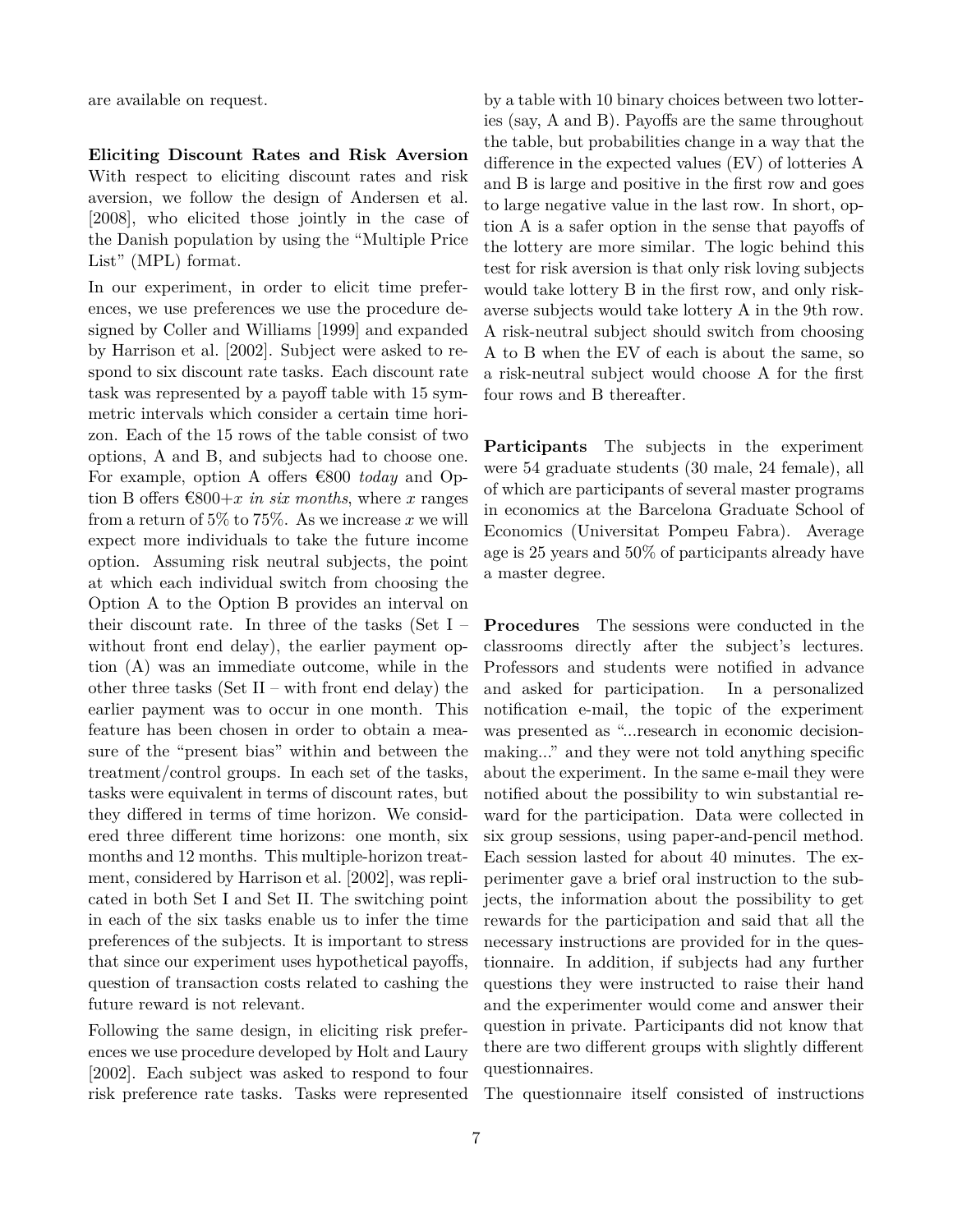and five parts. The first part consisted of a question measuring tiredness and two small personality questionnaires measuring attitudes toward risk and impulsivity – the Impulsive Sensation Seeking scale from Zuckerman-Kuhlman Personality Questionnaire [ImpSS, [Zuckerman et al., 1993\]](#page-19-1) and the Brief Sensation Seeking Scale [BSSS-4, [Stephenson](#page-18-11) et al., 2003<sup>[6](#page-7-0)</sup>. These questionnaires were put mainly to mask the tiredness question, which serves as a manipulation check. Second part of the questionnaire was the most important for the study since it involved manipulation of independent variable – the depletion task. This part was the only difference between the treatment and control group. We followed the willpower depletion used in [Baumeis](#page-16-5)[ter et al.](#page-16-5) [\[1998\]](#page-16-5), as described in a depletion treatment above. In part three and four of the questionnaire we elicited time preferences jointly with risk preferences, following closely the design of [Ander](#page-16-6)[sen et al.](#page-16-6) [\[2008\]](#page-16-6). In brief, each subject was asked to respond to four risk aversion tasks and six discount rate tasks. Each such task involved a series of binary choices, 15 in discount rate task and 10 in risk aversion task. Before the real tasks, subjects were provided with several examples. Thus, each subject typically provided 130 binary choices that can be used to infer time and risk preferences. In fifth part subjects had only a small socio-demographic questionnaire, and more importantly, questions related to their expenditures, level of tiredness and concentration needed for the depletion task in part two.

Decision tasks were not incentivised, and therefore were of hypothetical nature. In order to stimulate participation in the experiment, four participants (ID number of their questionnaire) out of 60 were chosen randomly and rewarded with  $€30$ . At the end of the questionnaire subjects were given the information where the results of the draw will be published and where they would be able to collect the reward.

<span id="page-7-1"></span>**Weaknesses.** We have already highlighted the contributions of this experiment relative to previous studies. We now discuss its weaknesses. Firstly, decision tasks were of hypothetical nature,

which raises the question of reliability of the subjects' responses. However, the results of [Coller and](#page-16-7) [Williams](#page-16-7) [\[1999\]](#page-16-7) are encouraging, since they find that the difference between hypothetical and monetary incentivised experiment with respect to discount rate elicitation is small in magnitude – elicited discount rates are higher when there are no financial incentives. Moreover, they used the same method (MPL format) for eliciting discount rates. Secondly, for feasibility reasons the experiment was conducted in classrooms by paper & pencil method, instead on the computers in the laboratory. Classrooms experiments come with less control over the experimental conditions, it is more difficult to guarantee perfect symmetry between sessions in terms of distributions of individuals on the classroom, number of subjects in each session and the time of the session. Thirdly, since we do not provide show-up fees, to increase the participation rate we decided to conduct the experiment with graduate students in economics. Although this increased the participation, it potentially influenced the results. We come back to this point in the results section. Finally, our sample suffers from self-selection bias. On the one hand, people of certain characteristics are offered the opportunity to study a graduate program. On the other hand, only students of certain characteristics would decide to participate in the experiment on a voluntary basis. While we might argue that the former skews the results in a predictable way, for the latter is difficult to argue the direction. Even though a possible self-selection bias poses a serious problem for the external validity, the internal validity should not be affected.

# **4 Results**

**Randomization tests.** The first step in our data analysis is to conduct a randomization test. That is, we check for significant (partial) correlation between the treatment variable and socio-demographic characteristics. To be more precise, we use the information collected at the beginning of the questionnaire – results in the BSSS-4 and the ImpSS scales, and several variables at the end of the questionnaire – age, gender and the education level. Even though we collected more information at the end of the ques-

<span id="page-7-0"></span> $^6\mathrm{We}$  are grateful to the authors for the permissions to use the scales.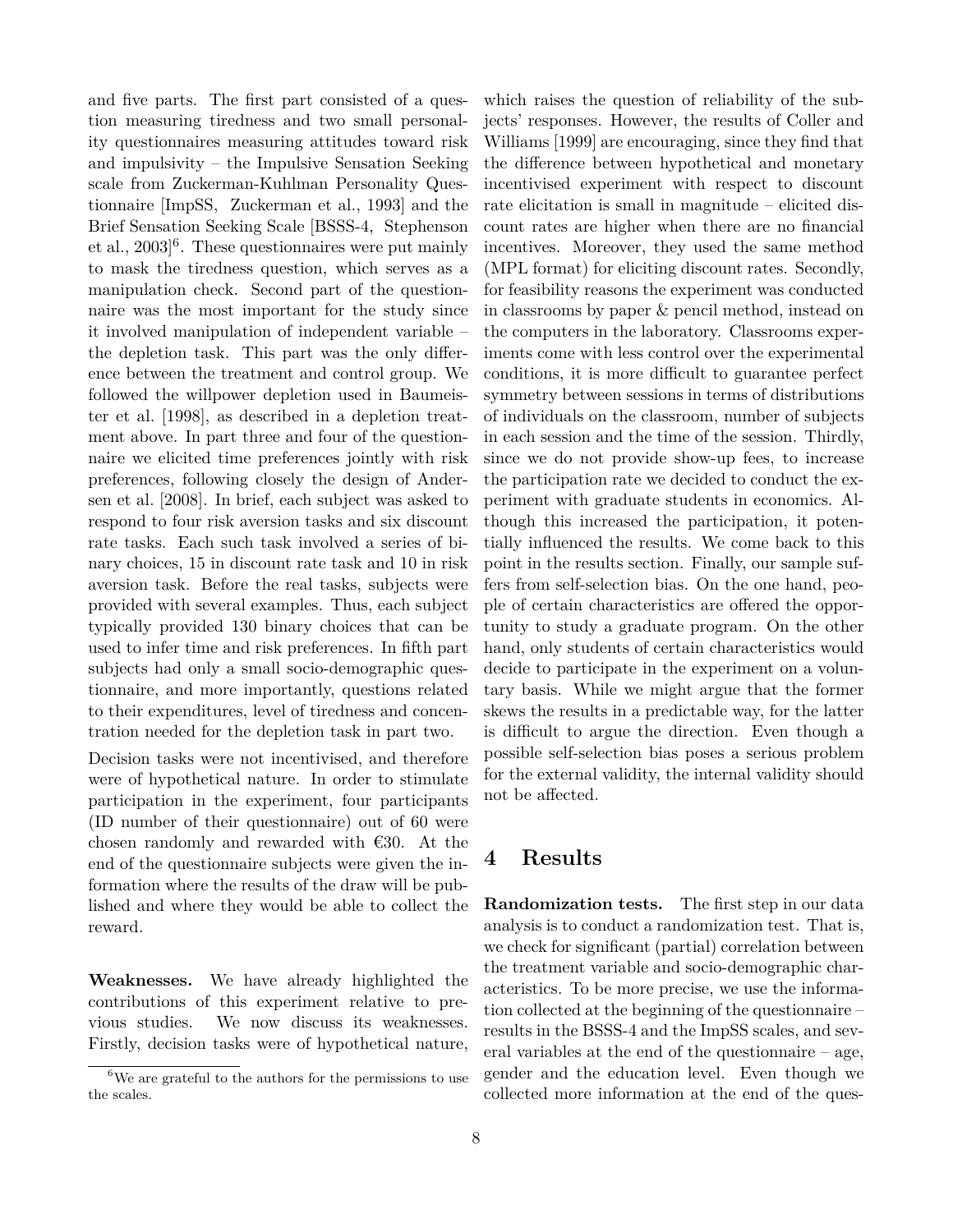tionnaire, we used only the information that should not have been influenced by the treatment. As a randomization test we ran an OLS regression on the treatment indicator variable. We present the results from the regression in the Table [1.](#page-8-0) We cannot reject the null hypothesis of zero correlation for any of the above mentioned factors, which leads us to conclude that the randomization has worked and we can proceed with the analysis of the (depletion- )manipulation check.

<span id="page-8-0"></span>Table 1: Randomization test: OLS regression on treatment indicator variable

|              | Treatment group                      |       |                     |                                |  |  |  |
|--------------|--------------------------------------|-------|---------------------|--------------------------------|--|--|--|
|              | Coeff.                               | S.E.  | t,                  | P >  t                         |  |  |  |
| Age          | .013                                 | .031  | 0.41                | 0.684                          |  |  |  |
| Gender       | .053                                 | .148  | 0.36                | 0.722                          |  |  |  |
| Years of     |                                      |       |                     |                                |  |  |  |
| educa-       | $-.001$                              | .049  | $-0.02$             | 0.983                          |  |  |  |
| tion         |                                      |       |                     |                                |  |  |  |
| BSSS-4       | .005                                 | .013  | 0.38                | 0.708                          |  |  |  |
| <b>ImpSS</b> | .009                                 | .023  | 0.40                | 0.688                          |  |  |  |
| $\sim$       | ↵↵↵<br><b>RT</b><br>$\sim$ $\lambda$ | .0.01 | પ≁<br>◡<br>$\Omega$ | $\cdot$ $\cap$ $\cdot$ $\cdot$ |  |  |  |

Observations N=54; \*\*\* p<0.01, \*\* p<0.05, \* p<0.1

<span id="page-8-3"></span>**Manipulation Check.** Direct verification whether depletion treatment has the intended effect is possible only with using a neuroimaging method. Many studies checked with fMRI (functional magnetic resonance imaging) what brain structures Stroop and similar tasks involve, with the result that various regions in the prefrontal cortex (regions related to the deliberative system in our model) are more active during such tasks [e.g., [Milham et al., 2003\]](#page-18-12). Such tools for verifying depletion treatment were unfortunately not at our disposal. However, an indirect verification is always possible: Following [Baumeister et al.](#page-16-5) [\[1998\]](#page-16-5) we included several questions into the questionnaire that served as a proxy for the depletion treatment verification. In the socio-demographic part, at the end of the experiment, we asked subjects how much they had to concentrate in the depletion task. The main assumption was that subjects in depletion condition have to exert more effort and willpower, and therefore will have to concentrate correspondingly harder. Subjects assigned to the depletion condition (mean=16*.*85) reported having had to concentrate on the task of crossing off the e's significantly more than subjects assigned to the no depletion condition (mean=13*.*4) (Wilcoxon rank-sum test:  $p = 0.0161$ . A further check on effectiveness of the depletion treatment was supplied by having subjects rate their level of tiredness at the beginning of the experiment and at the end of the experiment. The difference in tiredness seems to increase more for the subjects in the depletion condition (mean=1*.*27) than for the subjects in no depletion condition (mean=0*.*52), but not significantly so (Wilcoxon rank-sum test,  $p = 0.2003$ . The result for tiredness seems to be conflicting with the result for concentration, but since both questions are proxies, this does not necessarily mean that the depletion treatment did not have an effect. However, this does pose a concern and we will have to take into account the possibility that the treatment was not as strong as intended.

In the remainder of this section, we will first check for consistency in the choice patterns. Then, we turn the issue of eliciting discount rates and rates of risk aversion from the subjects' choices. Afterward, we estimate treatment effects both nonparametrically and parametrically, and discuss the results. Lastly, we discuss alternative explanations and limitations of our results.

<span id="page-8-4"></span>**Consistency Checks.** In the context of risk tasks, being consistent means to choose the safer option (A) till the point you are indifferent between (A) and the alternative, the more risky option  $(B)^7$  $(B)^7$ . More importantly, consistent agents would not switch back later to the safer option. Equivalently, in the context of time preference tasks, consistent agents will choose the earlier reward (A) till the point they become indifferent to the later, larger reward  $(B)^8$  $(B)^8$ . In general, lack of consistency is a usual concern when using MPL format to elicit preferences, because having more than one switching point makes inferring subjects' preferences less reliable (for example, [Holt and Laury](#page-17-9) [\[2002\]](#page-17-9) report

<span id="page-8-2"></span><span id="page-8-1"></span><sup>7</sup>Assuming monotonicity of the preferences in prices.

<sup>8</sup>Assuming monotonicity in timing (negative) and prices (positive).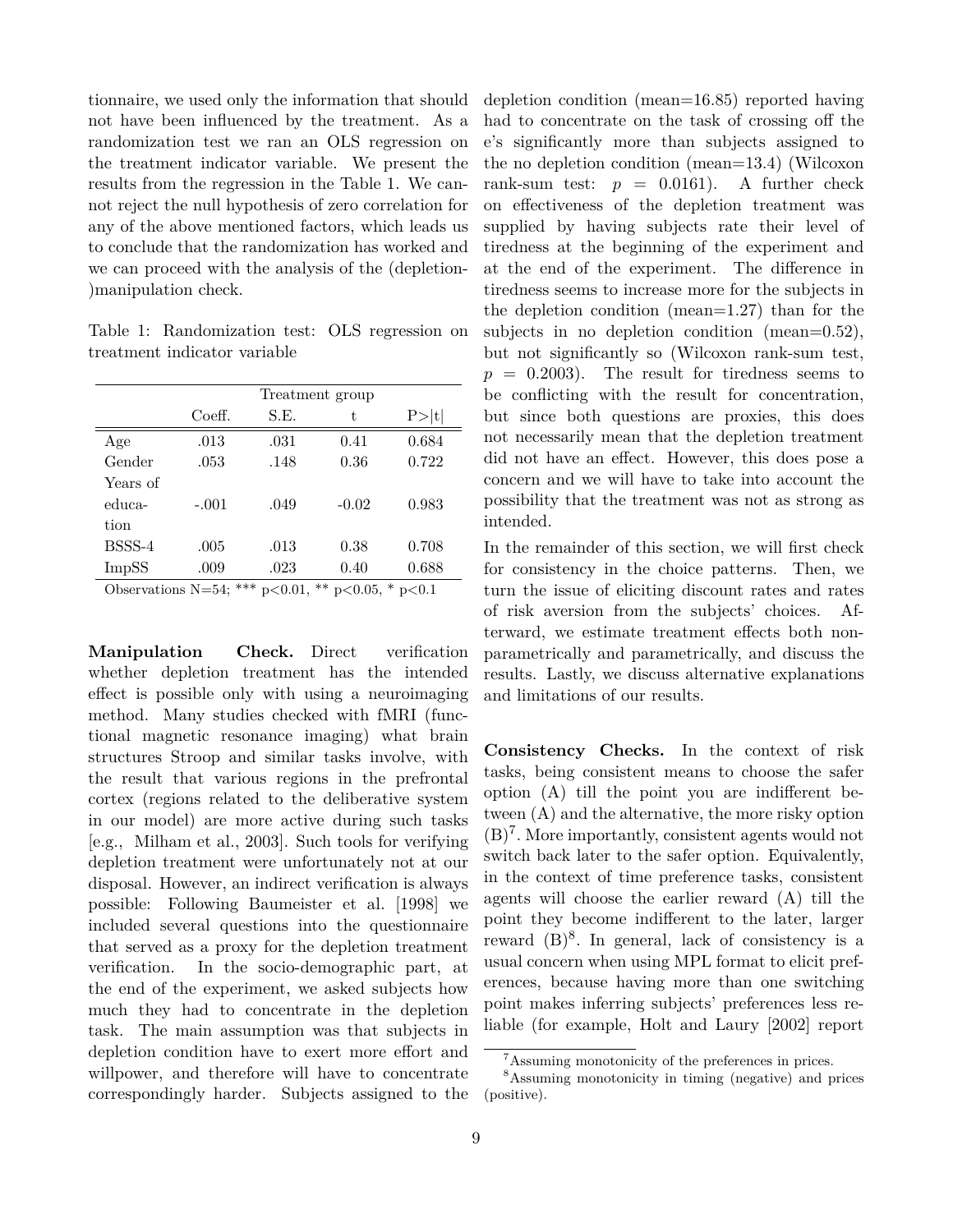that 13% of subjects make inconsistent choices). We find no inconsistent subjects in our sample, which we speculate is an advantage of using the graduate students as subjects.

To get a raw overview of the treatment effect over time and risk preferences, we plot the proportion of safer or earlier responses against each row decision in time and risk tasks. Since we have consistent subjects, the total number of safer (in case of risk tasks) or earlier (in case of time tasks) choices (A) could be used as an indicator of risk aversion and impatience. Figure [2a](#page-9-0) displays the proportion of A choices for each of the ten decisions subjects took in each of the four risk tasks. The dashed line shows the predictions under an assumption of risk neutrality. More precisely, following the expected value difference of each pair of lotteries (A-B is positive in the first four decisions), a risk neutral agent will choose the safe Option A in the first four decisions, and Option B in remaining decisions. Both control and treatment series in Figure [2a](#page-9-0) lie right to the risk-neutral prediction, showing a tendency toward risk-averse behavior. Furthermore, this figure also shows that subjects in the treatment group choose safer option in greater proportion, which indicates that there might exist a treatment effect over risk aversion.

Similarly, Figure [2b](#page-9-1) shows the results for the time preference tasks. The higher proportion of A choices the more impatient subjects are. Unlike in risk tasks, here we do not have a natural reference frame, we can compare the difference in impatience between the treatment and control group. This figure is a first indication that depletion treatment did not have an intended effect on the time preference. When time preferences are examined with taking into account the nature of time preference tasks – with and without front-end delay, the result stay roughly the same. It appears that there is very little difference between time preference tasks when subjects consider immediate rewards versus larger delayed reward and when subjects consider two distant rewards, one sooner and one later but larger. This is an evidence against the prediction of [Loewenstein and O'Donoghue](#page-17-5) [\[2004\]](#page-17-5). There are several possible explanations for this pattern of behavior and we examine them in more detail later, when reporting non-parametric and parametric analysis of time preference results.

Figure 2: Graphical display of the treatment effect over time and risk preferences

<span id="page-9-0"></span>



<span id="page-9-1"></span>(b) Proportion of earlier rewards in each decision in time tasks



### **4.1 Parametrization and Identifying Assumptions**

In order to arrive at testable predictions, we have to impose more structure on how we model time and risk preferences. First, for risk aversion, we assume that the static (Bernoulli-)utility function is of the CRRA family, i.e.

$$
u(x,r) = \begin{cases} \frac{x^{1-r}}{1-r} & \text{if } r \neq 1\\ \log(x) & \text{if } r = 1 \end{cases} \tag{10}
$$

Second, we make an analogous choice about the parametrization of the discount function. On top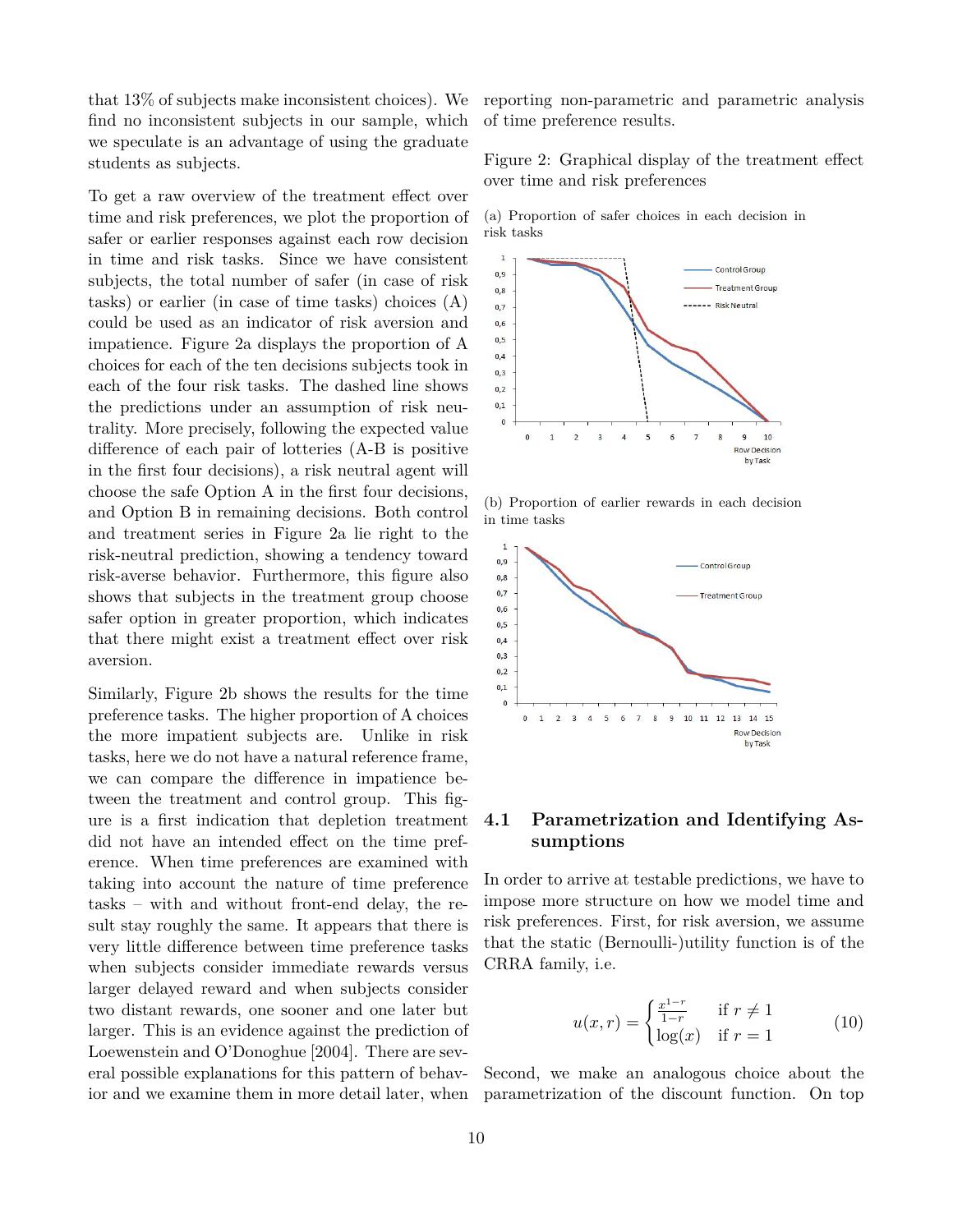of the assumptions made in Section [2](#page-1-1) we also as-sume that stationarity<sup>[9](#page-10-0)</sup> holds. Then, we can represent the agent's time preferences as in the standard discounted utility model:

$$
U(x,t) = \left(\frac{1}{1+\rho}\right)^t u(x) \tag{11}
$$

In what follows we will also make the identifying assumption that subjects consume the outcomes at the very point in time when they are paid out. This explicitly rules out behavior of the following kind. Suppose a decision maker chooses (100*, now*) over (102*, one year*). However, she is not consuming the  $\epsilon$ 100 now, but rather investing it in bonds, say, yielding a return of around 10%. An asset of this kind would censor discount rates at 10%. Effectively, we have chosen parametrizations that allow us to condense attitudes towards time and risk in only two parameters,  $\rho$  and  $r$ , respectively.

From the discussion in section [2](#page-1-1) it should be clear, that we will not be able to measure *h*, the weight attached to the affective system, directly. Given that the treatment is randomly assigned across the sample, it is justified to assume that *before* the depletion treatment, both groups exhibit the same attitudes towards time and risk. This allows us to estimate the effect of *h* on time and risk attitudes. We stress that *we are not estimating* the structural model embedded in equations [6](#page-2-1) and [7,](#page-3-2) but rather infer the change of *h* induced by a change in *W* indirectly, from estimating the change in  $\rho$  and  $r$ , respectively.

#### **4.2 Risk Aversion**

First, we turn to the issue of estimating the the coefficient of relative risk aversion, *r*. If we are willing to assume that the standard von-Neumann/Morgenstern assumption on preferences over lotteries hold, then we can represent these preferences by their expected utility, i.e.:

$$
U(r) \equiv U(x, y, p; r) = p \cdot u(x, r) + (1 - p) \cdot u(y, r)
$$
\n(12)

For each participant, the survey provides us with data on 4x10 choices between two lotteries each. There are now at least two ways to go about inferring the coefficient of relative risk aversion of each person from his or her choices: Estimating a binary choice model or calibration.

The first approach, followed for example by [Ander](#page-16-8)[sen et al.](#page-16-8) [\[2011\]](#page-16-8), is to set up a non-linear logit model from an additive random utility specification. On top of the utility an agent derives from choosing a lottery, we add a lottery-specific error term such that

$$
V_a \equiv V(x_a, y_a, p, r) \equiv U(x_a, y_a, p; r) + \epsilon_a \quad (13)
$$

If person  $i$  now declares that in table  $t$ , row  $j$  she prefers lottery  $P_a^{tj}$  to lottery  $P_b^{tj}$  $b^{ij}$ , then given our assumptions, we conclude that it must be the case that [10](#page-10-1)

$$
P_a^{tj} \succ P_b^{tj} \Leftrightarrow V_a > V_b
$$
  

$$
\Leftrightarrow U_a(r_i) - U_b(r_i) > \epsilon_b - \epsilon_a \quad (14)
$$

If we assume  $\epsilon_a$  to be independent from  $\epsilon_b$  and that both follow the type I extreme value distribution, then, given  $U_a(r_i)$ ,  $U_b(r_i)$ , the probability that the event  $P_a^{tj} \succ P_b^{tj}$  $b^{ij}$  occurs can be shown to be [\[Cameron and Trivedi, 2005,](#page-16-9) p.475]:

<span id="page-10-3"></span>
$$
\frac{exp(U_a(r_i))}{exp(U_a(r_i)) + exp(U_b(r_i))}
$$
\n(15)

We can then go about estimating  $\{r_i\}_{i=1}^N$  via maximum likelihood. Unfortunately, the relatively small sample size results in a likelihood function that is flat over much of the reasonable domain, which makes the point estimator very sensitive to the initial conditions supplied. Therefore, we opted to calibrate the model in the following way.

<span id="page-10-2"></span>For each person *i* and for each table *t*, we considered only the row,  $j^*$  in which the individual was indifferent between the two lotteries. Given our assumptions on preferences, we can conclude that:

<span id="page-10-0"></span><sup>&</sup>lt;sup>9</sup>A time preference on X is called **stationary** if  $(x, t)$  $(y, s) \Leftrightarrow (x, t + \tau) \succ (y, s + \tau)$ ,  $\forall (x, t), (y, s) \in \mathcal{X}$  and  $\tau \in$  $\mathbb{R} s.ts+\tau, t+\tau \geq 0$  [see, for example, [Fishburn and Rubinstein,](#page-17-8) [1982\]](#page-17-8)

<span id="page-10-1"></span> $^{10}\rm{Note}$  that we allow the risk aversion to vary across individuals but not across tables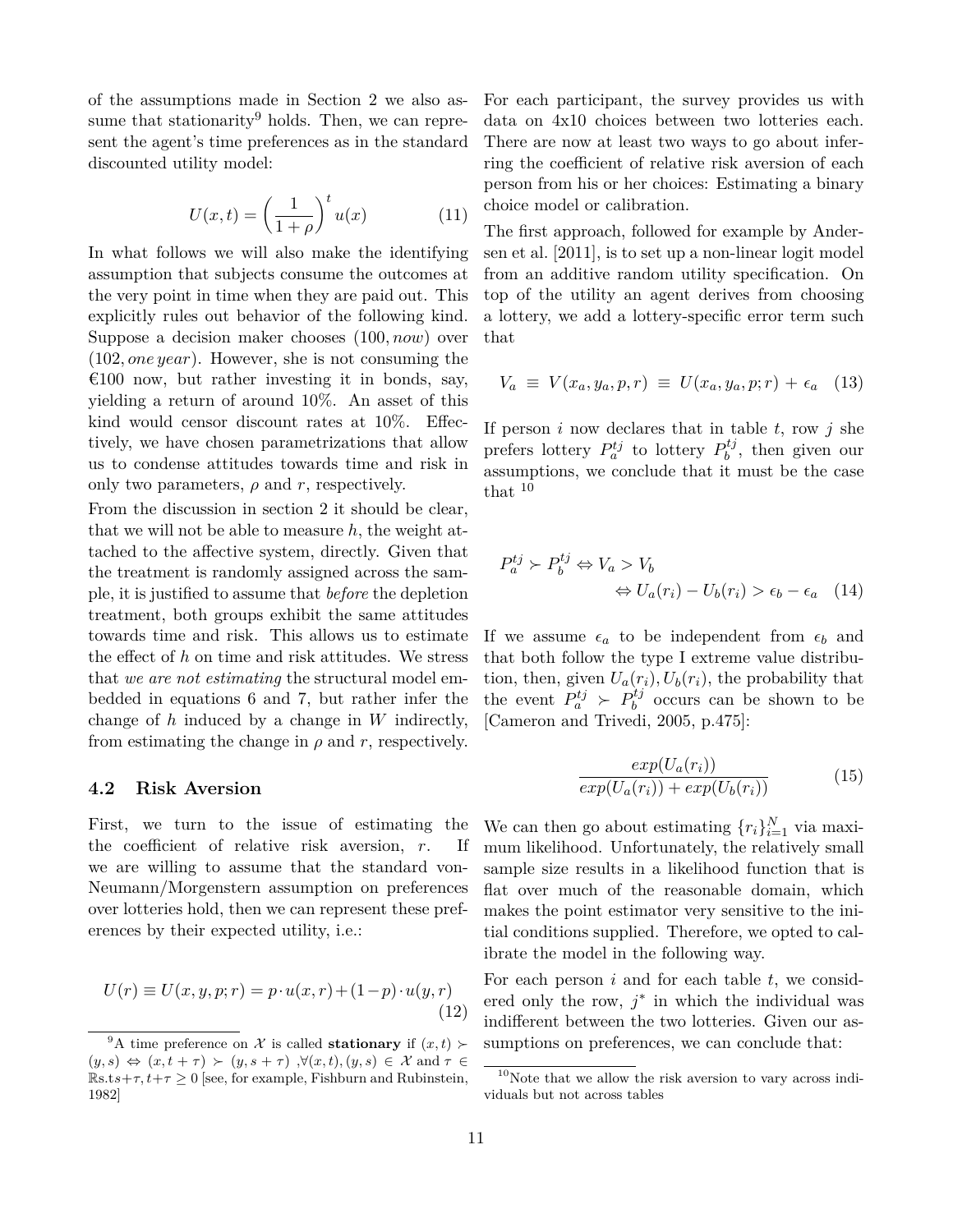$$
P_a^{tj^*} \sim P_b^{tj^*} \Leftrightarrow U(x_a, y_a, p; r) = U(x_b, y_b, p; r)
$$

$$
\Leftrightarrow \mathcal{U}(r_{it}) \equiv U_a(r_{it}) - U_b(r_{it}) = 0 \quad (16)
$$

One can show that this equation implicitly defines a *unique*  $r_{it}^*$ . We then calibrate each person's coefficient of relative risk aversion, *r<sup>i</sup>* , as the mean of the  $\{r_{it}^*\}_{t=1}^4$ .

Two comments are in order. First, it is essential that the outcomes  $(x_a, y_a, x_b, y_b)$  are *not* the prizes of the lotteries but rather the sum of each person's expenditures and the prize in each state of the world. Second, the fact that we used MPL for elicitation (and not say, having the participants state their certainty equivalents) implies that  $r_{it}^*$  can only take on 9 dif-ferent values<sup>[11](#page-11-0)</sup>, which might potentially influence our results. Essentially, we have potential censoring from below (corresponding to row number 1 risk loving), as well as from above (row number 9 very risk averse).

To illustrate the calibration procedure, consider the following example. Subject *i* states is indifferent between the two lotteries ( $\epsilon$ 1000;  $\epsilon$ 800, .7) and ( $\in$ 1950;  $\in$ 0, .7). Moreover, we know that her monthly expenditure is  $€900$ . Following our model outlined above, we conclude that  $r_{it}^*$  is the solution to the following equation

$$
.7 \cdot u(900 + 1000; r_{it}^*) + .3 \cdot u(900 + 800; r_{it}^*) =
$$
  

$$
.7 \cdot u(900 + 1925; r_{it}^*) + .3 \cdot u(900 + 25; r_{it}^*) \quad (17)
$$

which implies a coefficient of relative risk aversion of around 1*.*8. (The range of admissible values for this table and this income level is  $(-3.4,3.9)$ ). If we had ignored the income level, which is equivalent to assuming an income of  $\epsilon$ 0, the implied coefficient would have been around 1*.*4.

Table [2](#page-11-1) presents the results of the calibration of the CRRA. We find that the average CRRA of the entire sample is 0*.*96, and there seem to exist a difference in the sample means for the treatment (1*.*21) and the control group (0*.*71) in a predicted direction. In addition, in the second row of the table we present results when CRRA is calculated with an average expenditure of the whole sample (around  $\epsilon$ 757). Mean for the whole sample is 1*.*02, while for the treatment and control group is, 1*.*23 and 0*.*8, respectively. We calculate CRRA in this additional way to check how sensitive results are on levels of income. Although means do not seem to differ much between these two types of CRRA's, there is a significant difference in the distributions of the CRRA's (p-value of close to 0 in a Kolmogorov-Smirnov test)<sup>[12](#page-11-2)</sup>. This would suggest that CRRA's are sensitive to the baseline expenditure level. To further verify this result, we also calculate CRRA's as if we were completely ignorant about the reported level of expenditures (i.e. setting the expenditure level to 0). Then the mean of the CRRA's for the entire sample drops to only 0*.*5 (these results are not presented). Therefore, due to the concavity of the utility function the lower segments are much steeper than the higher segments, and a lower CRRA is needed to get high differences in the utility values. This result confirmed that the expenditure levels play a large role in determining CRRA and therefore in our further analysis we shall use CRRA's calculated with the individual levels of income.

<span id="page-11-1"></span>Table 2: Non-parametric test of the difference in means of CRRA between the treatment and control group

|             | Whole<br>Sam-<br>ple | Cont.<br>Group | Treat.<br>Group | Rank-sum<br>Test           |
|-------------|----------------------|----------------|-----------------|----------------------------|
| <b>CRRA</b> | 0.96                 | 0.71           | 1.21            | $z = -0.934;$<br>$p=0.35$  |
| $CIRA*$     | 1.02                 | 0.80           | 1.23            | $z = -0.632;$<br>$p=0.528$ |

 $CRRA^* = CRRA$  with average level of expenditures

As indicated above, we find the difference in the sample means for the treatment (1*.*21) and the con-

<span id="page-11-0"></span> $11$ Row number 10 in each table constituted the choice between two degenerate lotteries where one paid a strictly higher amount than the other one.

<span id="page-11-2"></span><sup>12</sup>A test for the difference *in means* per se is not very informative as we can expect the effects of expenditures to cancel out when we take averages: Individuals with a relatively high level of expenditures (i.e.*>*€757) will exhibit lower calibrated CRRA's and vice versa.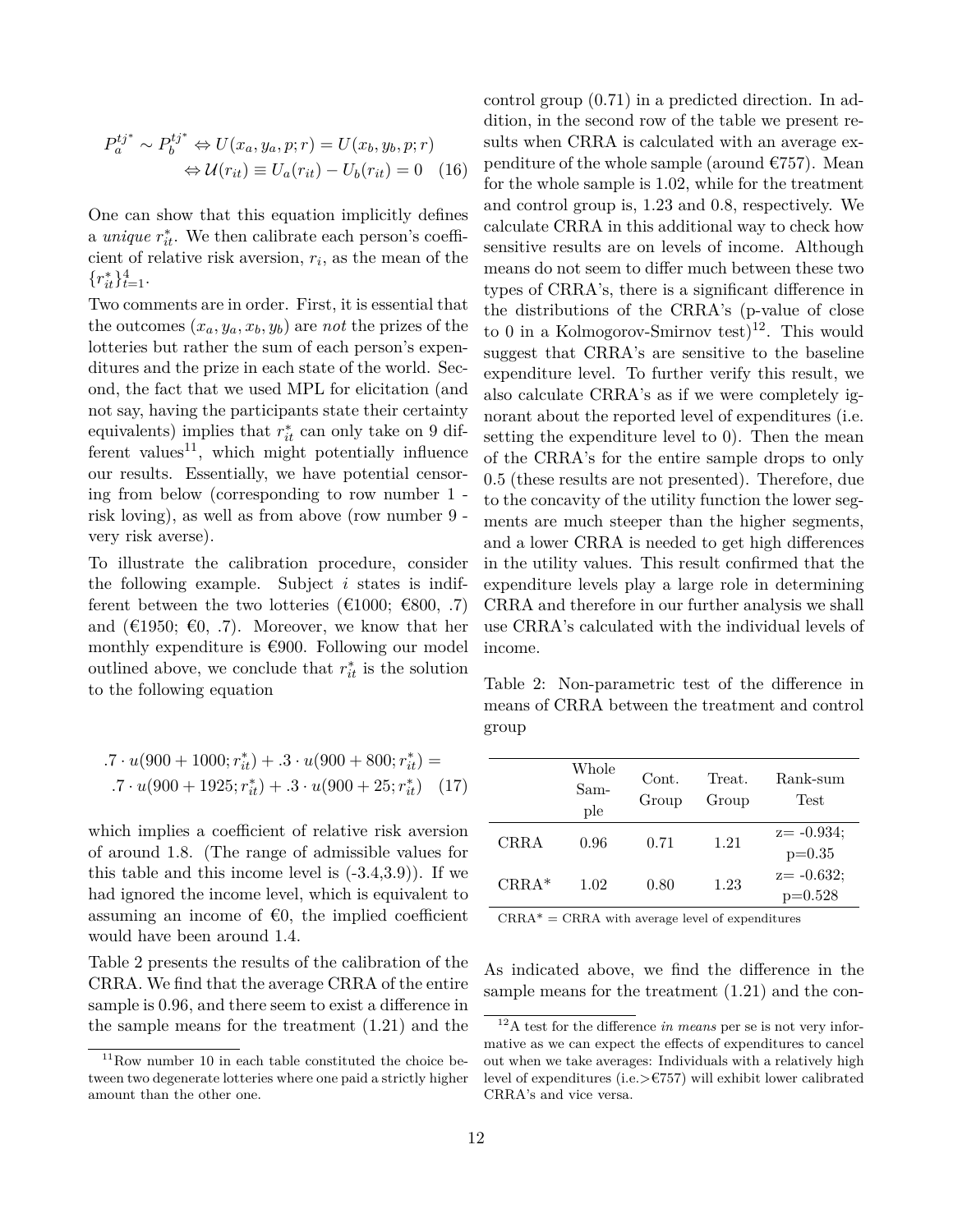trol group (0*.*71). Given the small sample size  $(N = 54)$ , we were cautious to appeal to central limit theorems to justify the normality assumed in parametric tests. Thus, we ran a Wilcoxon-Rank-Sum test on the *distribution* of the CRRA's in the two groups, yielding the statistically non-significant result  $(p = 0.35)$ . Given the apparent difference in risk aversion between treatment and control group, our best explanation for insignificant test statistic is low statistical power. This issue certainly stems from relatively small sample size, but our guess is that it might be only half of the story. At the end, using graduate students as a sample population probably came with a disadvantage. We can argue that these students are on an upper bound regarding cognitive capabilities and therefore have correspondingly higher willpower capacity. This in turn implies that the depletion treatment might have had smaller effect than anticipated. Combination of this effect and a small sample size probably lead to a low statistical power.

To deal with the low statistical power, we include covariates in the regression analysis. We can see in Table [3](#page-12-0) that when covariates are not included coefficient on treatment indicator variable is not statistically significant  $(p = 0.31)$ , while when we include some covariates results change, which confirms our suspicions. Covariates include, among other things, socio-demographic characteristics, a number of cigarettes smoked, a dummy representing high expenditure level (*>*€1000), a dummy for stock-market trading experience and an BSSS-4 index for risk attitudes. We find that we can reject the null hypothesis that the depletion treatment has no effect on the CRRA. The effect is positive and significant  $(p < 0.1)$ . This allows us to tentatively conclude that the prediction of the dual system model holds true. When person is depleted, the affective system will exert greater influence on person's choices and lead him to choose among lotteries in a more risk averse manner. Moreover, we see that lower risk aversion is associated<sup>[13](#page-12-1)</sup> with a higher cigarette consumption, higher monthly expenditure and a higher index in the BSSS-4 scale. These results are in line with the standard findings

on behaviors related to the risk in the literature.

<span id="page-12-0"></span>Table 3: OLS regression results of the treatment and other covariates on the CRRA index

|                      | (1)         | (2)         |
|----------------------|-------------|-------------|
| <b>VARIABLES</b>     | <b>CRRA</b> | <b>CRRA</b> |
|                      |             |             |
|                      | 0.50        | $0.72*$     |
| Treatment            | (0.41)      | (0.37)      |
|                      |             | 0.61        |
| Sex                  |             | (0.4)       |
| Cigarette            |             | $-1.02*$    |
| Consumption          |             | (0.54)      |
|                      |             | $-0.16***$  |
| High Expenditures    |             | (0.04)      |
| <b>Stock Trading</b> |             | 0.08        |
| Experience           |             | (0.42)      |
| Tiredness Before     |             | 0.1         |
| Experiment           |             | (0.08)      |
| BSSS-4               |             | $-0.07**$   |
|                      |             | (0.03)      |
| ImpSS                |             | 0.03        |
|                      |             | (0.05)      |
| Constant             | $0.71**$    | 1.46        |
|                      | (0.27)      | (0.91)      |
| Observations         | 54          | 54          |
| R-squared            | 0.03        | 0.35        |
|                      |             |             |

Robust standard errors in parentheses

\*\*\* p<0.01, \*\* p<0.05, \* p<0.1

#### **4.3 Discount Rates**

We next turn to the calibration of discount rates. We use the results of the calibration exercise of the previous section to construct the static utility function  $u_i(x) \equiv u(x, r_i)$  for each person  $i = 1, \ldots, N$ . In a fashion very much akin to what was discussed above, we calculate implied discount rates for each person and each task. To illustrate the procedure, suppose that person  $i$ , declares to be indifferent between option A ( $\epsilon$ 800, now) and option B ( $\epsilon$ 820, one month). Moreover, we calibrated her rate of relative risk aversion to be around 1*.*8 and we know that she has a monthly expenditure of around  $\epsilon$ 900 (see the example in the previous section). Given our identifying assumptions, we conclude that the discount

<span id="page-12-1"></span><sup>&</sup>lt;sup>13</sup>Since the covariates were not randomly assigned, we cannot attribute a causal interpretation to the coefficients.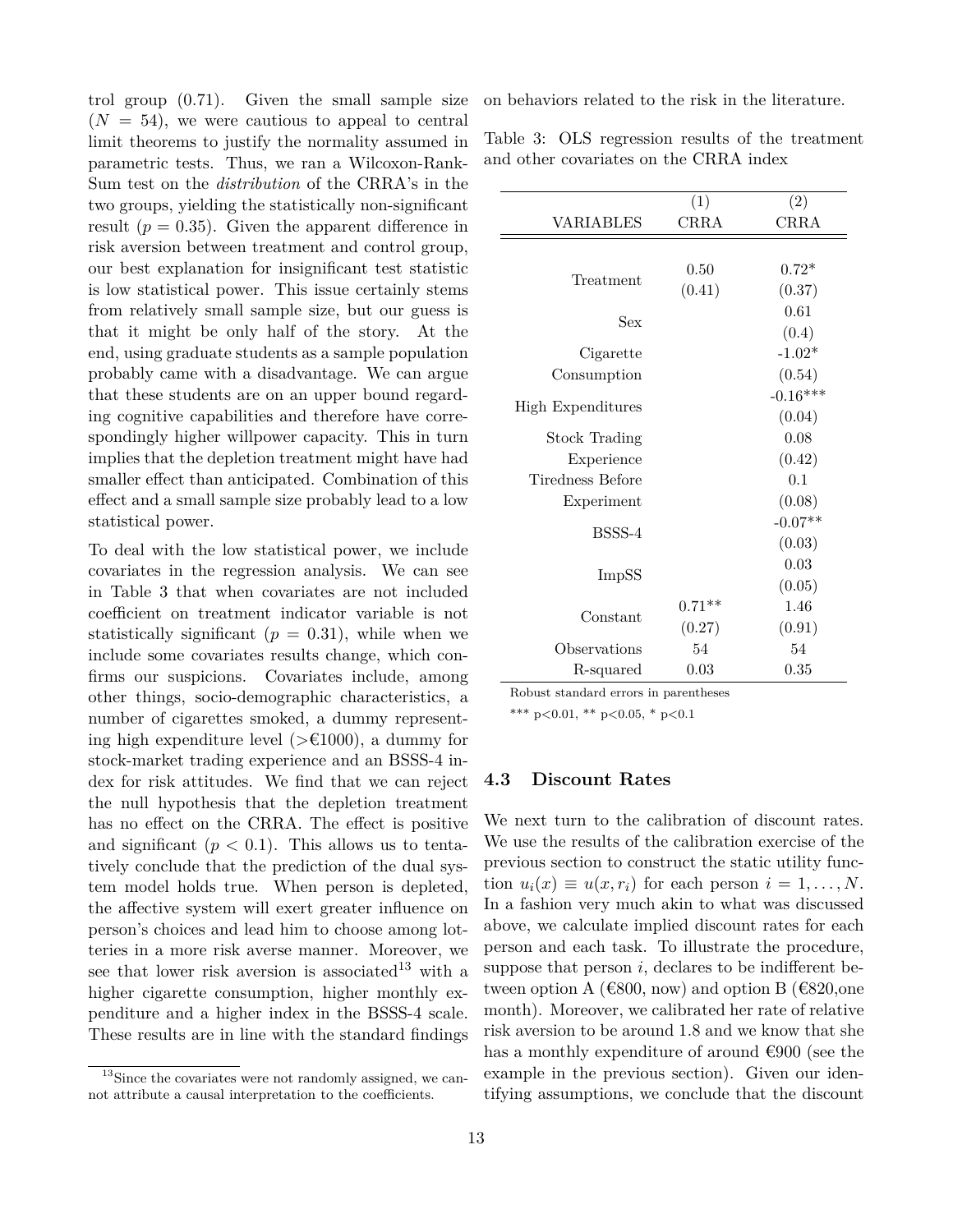rate  $\rho^*$  has to be the solution to the following equation:

$$
u_i(900 + 800) + \left(\frac{1}{1 + \rho^*}\right)^{\frac{1}{12}} u_i(900) =
$$
  

$$
u_i(900) + \left(\frac{1}{1 + \rho^*}\right)^{\frac{1}{12}} u_i(900 + 820) \quad (18)
$$

which is given by

<span id="page-13-1"></span>
$$
\rho* = \left(\frac{u_i(900 + 800) - u_i(900)}{u_i(900 + 820) - u_i(900)}\right)^{-12} - 1 \tag{19}
$$

In this manner we get for each person and each task a calibrated discount rate,  $\{\{r_{it}\}_{t=1}^6\}_{i=1}^N$ . It is important to note that the results from calibration of the discount rates are sensitive to the utility function employed, since in the standard model agents discount utility and not money/outcomes. However, it is remarkable that many studies that tried to elicit time preferences, (tacitly) assume  $u(\cdot)$  to be linear in monetary outcomes [see, for an overview, [Takeuchi,](#page-18-13) [2011\]](#page-18-13)

In order to sketch how the calibrated risk aversion influences choice over time, consider the following simplified choice setting: Suppose a decision maker is indifferent between  $(\text{\textsterling}800, \text{ now})$  and  $(\text{\textsterling}820, \text{one month})$ . Disregarding wealth considerations for now, we interpret this as:

$$
u_i(800) = \frac{1}{1+\rho} u_i(820)
$$
 (20)

and we calculate

<span id="page-13-0"></span>
$$
\rho = \frac{u_i(820)}{u_i(800)} - 1\tag{21}
$$

If we again assume that  $u_i(x) = u(x, r_i)$  is of the constant relative risk aversion (CRRA) family. Therefore, equation [21](#page-13-0) reads as

$$
\rho = \left(\frac{820}{800}\right)^{1-r} - 1 = \rho(r) \tag{22}
$$

which is a decreasing function of the coefficient of relative risk aversion. More generally, it is not difficult to show that the calibrated discount rate,  $\rho$ ,

in equation [19](#page-13-1) is decreasing in the concavity<sup>[14](#page-13-2)</sup> of the (Bernoulli-)utility function for any combination of wealth and outcomes. Therefore, it is clear that provided the discounted utility model is true and the decision maker is risk averse (risk loving), as-suming risk neutrality<sup>[15](#page-13-3)</sup> leads to inflated (deflated) estimated discount rates. By the same token, the calibrated discount rates are also sensitive to the individual specific income level *on top of the* (indirect) influence via the calibrated risk aversion rate<sup>[16](#page-13-4)</sup>.

Figure [3](#page-13-5) plots the implied discount rates for rates of relative risk aversion and four different wealth levels when the participant states indifference between ( $\epsilon$ 800, now) and ( $\epsilon$ 820, one month). What we observe is that when when moving from risk neutrality  $(r = 0)$  to risk aversion  $(r > 0)$  the implied discount rate becomes smaller. Moreover, we see that this effect is amplified when moving from higher to lower income groups.

<span id="page-13-5"></span>

Figure 3: Implied discount rates for different wealth levels and different rates of risk aversion for the choice task ( $\epsilon$ 800, now) vs. ( $\epsilon$ 820, one month)

The mechanics behind this pattern can be easily seen in equation [19:](#page-13-1) A higher degree of risk aversion in the vonNeumann/Morgenstern framework is equivalent to a higher degree of concavity of the static utility function. But then, the the term in parenthesis in [\(19\)](#page-13-1) (the inverse of the discount *factor*) becomes bigger as the ratio of differences is

<span id="page-13-2"></span><sup>&</sup>lt;sup>14</sup>Where we say that a function  $f$  is more concave than  $g$ , if there exists a concave function *c* s.t.  $f = c \circ g$ .

<span id="page-13-3"></span><sup>&</sup>lt;sup>15</sup>In our parametrization of CRRA this means setting  $r_i =$ 0.

<span id="page-13-4"></span><sup>&</sup>lt;sup>16</sup>Unless  $r_i = 0$ , then income levels have no effects. This can be seen best in equation [19](#page-13-1) where the terms involving expenditure levels simply cancel each other when  $u_i(x) = x$ .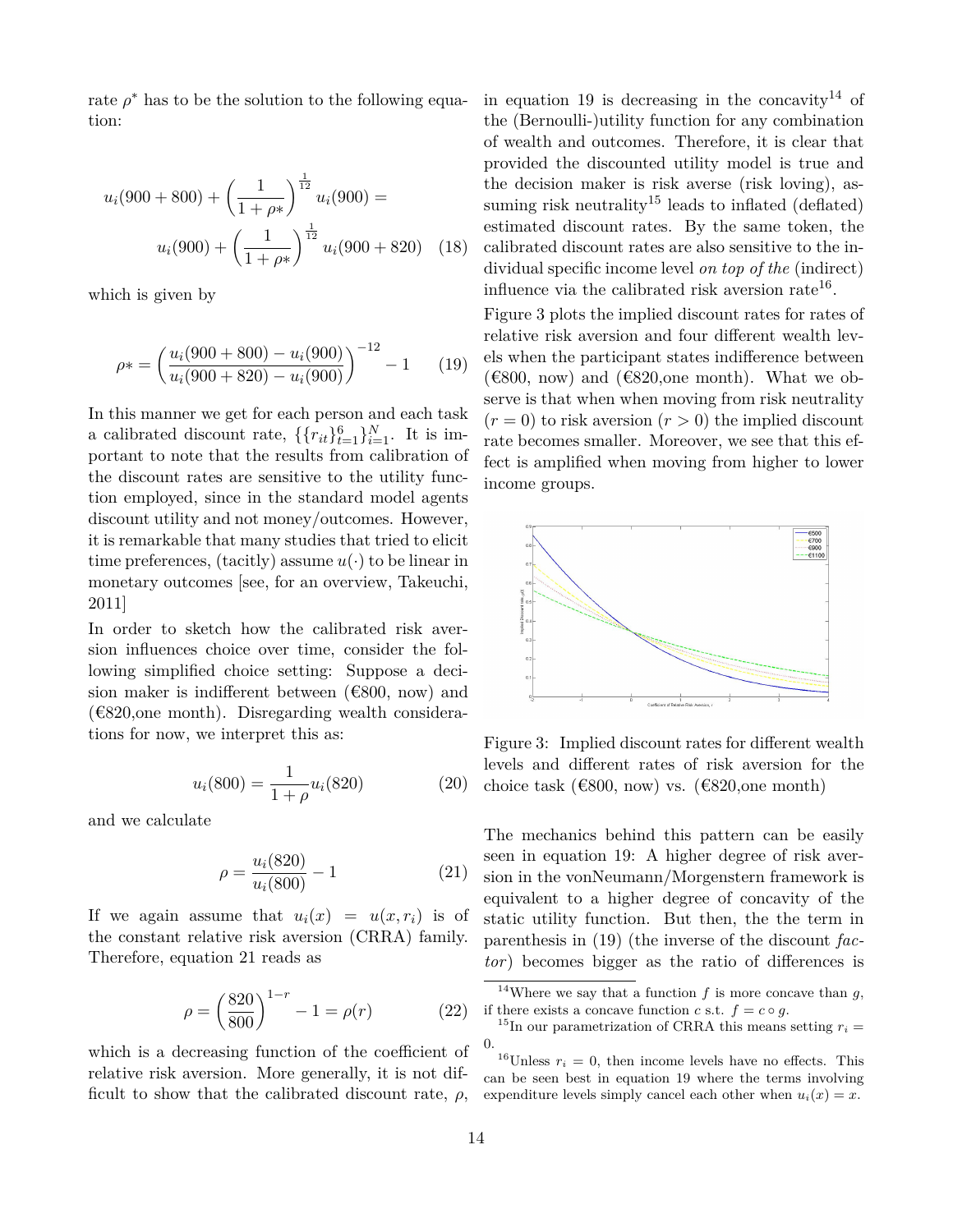increasing with concavity. Similarly, this effect is magnified if the baseline income is lower since then by concavity, the ratio in equation [19](#page-13-1) is increasing.

Table [4](#page-15-0) gives the means of the implied discount rates for each of the six time preference elicitation tasks included in the experiment. Recall that three tasks (corresponding to the first three in the table) compare *immediate* with delayed outcomes while the other three compare delayed with further delayed outcomes, each for three different horizons (1, 6 and 12 months). We start by analyzing the results assuming the linear utility function over outcomes (i.e. restricting  $r = 0$ ). These results can be seen in panel one of the table. On average, the mean discount rate across the six tasks is higher in the treatment group than in the control group, however this difference is not statistically significant. Moreover, we see that irrespective of the front-end delay, the one month horizon task is associated with strictly higher discount rates.

When allowing for concavity in the static utility function (i.e. making use of the results of the previous section), we find that, as expected, the discount rates decrease in all the tasks across treatment and control groups. Moreover, since the CRRA in the treatment group is higher, the decrease is higher in magnitude in this group than in the control group.

Proceeding as in the analysis of the risk aversion, we now turn to the a parametric estimation of the depletion treatment effect, which allows us to include covariates which results in higher precision. Table [5](#page-14-0) shows the result of an OLS regression of the calibrated discount rates on the same set of covariates as in the case of risk aversion. In this set of regressions, we use a long-format data. Consequently, each observation corresponds to a specific elicited discount rate for each of the six tasks, as well as the characteristics of the task in terms of time-horizon and front-end delay. We found no significant treatment effect in neither the case of a linear static utility function (column 1) nor the case of allowing for concavity/convexity (column 2).

<span id="page-14-0"></span>

|                                           |  |  | Table 5: OLS regression results of the treatment |
|-------------------------------------------|--|--|--------------------------------------------------|
| and other covariates on the discount rate |  |  |                                                  |

|                | (1)       | (2)       |
|----------------|-----------|-----------|
| VARIABLES      | Discount  | Discount  |
|                | Rate      | Rate*     |
| Treatment      | $-0.03$   | $-0.11$   |
|                | (0.08)    | (0.11)    |
| <b>FED</b>     | 0.03      | 0.02      |
|                | (0.03)    | (0.02)    |
| Treat. x FED   | 0.05      | 0.04      |
|                | (0.04)    | (0.03)    |
| TH 1 Month     | $0.1**$   | $0.1*$    |
|                | (0.05)    | (0.05)    |
| TH 6 Months    | 0.03      | 0.01      |
|                | (0.03)    | (0.02)    |
| Treat. x TH 6  | $-0.02$   | 0.05      |
| Months         | (0.06)    | (0.07)    |
| Treat. x TH 12 | 0.06      | 0.1       |
| Months         | (0.07)    | (0.08)    |
| Cigarettes     | $-0.01**$ | $0.02**$  |
| Consumption    | (0.00)    | (0.01)    |
| BSSS-4         | 0.01      | $0.02***$ |
|                | (0.005)   | (0.001)   |
| Constant       | $0.34*$   | 0.09      |
|                | (0.17)    | (0.16)    |
| Observations   | 324       | 324       |
| R-squared      | 0.120     | 0.145     |

Robust standard errors in parentheses, clustered by subject  $(N=54)$ ; \*\*\* p<0.01, \*\* p<0.05, \* p<0.1; Discount Rate\* = Concave Utility with Individual Level of Expenditures; TH  $=$  time horizon; FED  $=$  Front-End Delay;

Other covariates considered in these regressions are: Sex, High Expenditure, Level of tiredness before the experiment and ImpSSS. The coefficient associated with this covariates are not statistically significant. For brevity they are not shown in this regression.

Turning to possibly different discount rates across tasks, we find that front-end delay is not associated with higher (or lower) elicited discount rate. On the other hand, tasks that consider a time horizon of 1 month exhibit, on average, higher elicited discount rates among the subjects. The latter result is consistent with a robust finding documented in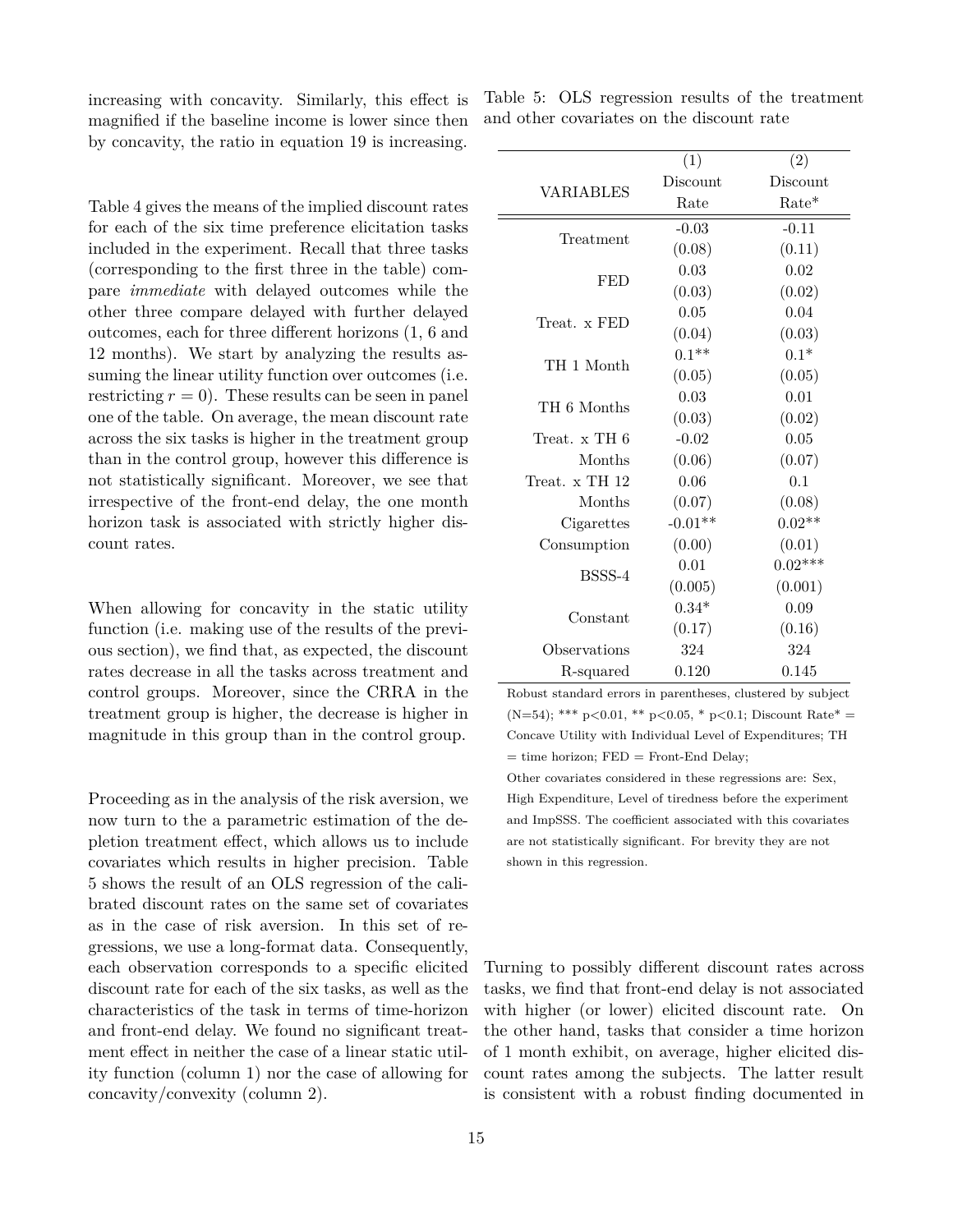|                  | <b>Panel 1 - Discount Rates</b> |       |       | <b>Panel 2</b> - Discount Rates* |        |       |          |                  |
|------------------|---------------------------------|-------|-------|----------------------------------|--------|-------|----------|------------------|
|                  | Sample                          | CG    | TG    | Rank-Sum<br><b>Test</b>          | Sample | CG    | TG       | Rank-Sum<br>Test |
| CRRA Index       |                                 |       |       |                                  | 0.96   | 0.71  | $1.21\,$ | $z = -0.934$     |
|                  |                                 |       |       |                                  |        |       |          | $p = 0.35$       |
| Immediate Vs.    |                                 |       |       |                                  |        |       |          |                  |
| Delayed Rewards  | 39.34                           | 39.31 | 39.38 |                                  | 33.89  | 35.86 | 31.91    |                  |
| (No FED)         |                                 |       |       |                                  |        |       |          |                  |
| Time Horizon: 1  |                                 |       |       | $z = 0.313$                      | 35.91  | 42.21 | 29.61    | $z = 0.562$      |
| Month            | 41.69                           | 44.00 | 39.37 | $p = 0.754$                      |        |       |          | $p = 0.574$      |
| Time Horizon: 6  |                                 |       |       | $z = 0.503$                      |        |       |          | $z = 0.398$      |
| Month            | 37.66                           | 38.46 | 36.86 | $p = 0.615$                      | 32.46  | 33.66 | 31.25    | $p = 0.69$       |
| Time Horizon: 12 |                                 |       |       | $z = -0.633$                     |        |       |          | $z = -0.061$     |
| Month            | 38.68                           | 35.45 | 41.90 | $p = 0.527$                      | 33.29  | 31.72 | 34.87    | $p = 0.952$      |
| Delayed Vs. More |                                 |       |       |                                  |        |       |          |                  |
| Delayed Rewards  | 44.31                           | 41.97 | 46.65 |                                  | 37.74  | 37.69 | 37.78    |                  |
| $(FED-1 month)$  |                                 |       |       |                                  |        |       |          |                  |
| Time Horizon: 1  |                                 |       |       | $z = -0.786$                     | 44.75  |       | 44.13    | $z = -0.355$     |
| Month            | 52.07                           | 48.51 | 55.63 | $p = 0.432$                      |        | 45.37 |          | $p = 0.723$      |
| Time Horizon: 6  |                                 |       |       | $z = 0.174$                      |        |       |          | $z = 0.311$      |
| Month            | 39.62                           | 39.84 | 39.39 | $p = 0.862$                      | 32.39  | 33.12 | 31.65    | $p = 0.755$      |
| Time Horizon: 12 |                                 |       |       | $z = -0.78$                      |        |       |          | $z = -0.104$     |
| Month            | 41.24                           | 37.54 | 44.94 | $p = 0.435$                      | 36.07  | 34.57 | 37.57    | $p = 0.917$      |
| All Choices      | 41.83                           | 40.64 | 43.01 | ÷,                               | 35.81  | 36.78 | 34.85    |                  |

<span id="page-15-0"></span>Table 4: Non-parametric test of the difference in means of discount rate between the treatment and control group

Discount Rates\* = Concave Utility with Individual Level of Expenditures;  $CG = control group$ ;  $TG = treatment group$ ; FED = Front-End Delay

the empirical literature about hyperbolic discounting. We stipulate that the reason why we did not find a positive effect of front-end delay, which is a common finding in empirical studies [e.g. [Coller](#page-16-7) [and Williams, 1999\]](#page-16-7), is a peculiarity of our data: Many participants argued in the comment section of the tasks, that they associated a one-month frontend delay with summer vacations starting around 5 weeks after the time the experiment was conducted.

Moreover, we also noticed in the case of risk aversion, we find that cigarette consumption is negatively (partially) correlated with discount rates when assuming a linear utility function (column 1) while being positively correlated when allowing for a non-linear utility function. As we saw above, cigarette consumption corresponds to a lower average rate of risk aversion, which results in a higher discount rate, even for the same observed choices in the tasks. Finally, we also observe higher discount rates for those participants that scored higher in the BSSS-4 scale.

### <span id="page-15-1"></span>**5 Conclusion**

The present study shows that there is indeed some evidence that people behave as being of two minds. In particular, we were able to show that subjects exhibited increased risk aversion after having completed a willpower depletion task which was supposed to affect the capacity for making choices in subsequent decision making. This is consistent with the dual self model of [Loewenstein and O'Donoghue](#page-17-5) [\[2004\]](#page-17-5), in that lower willpower is associated with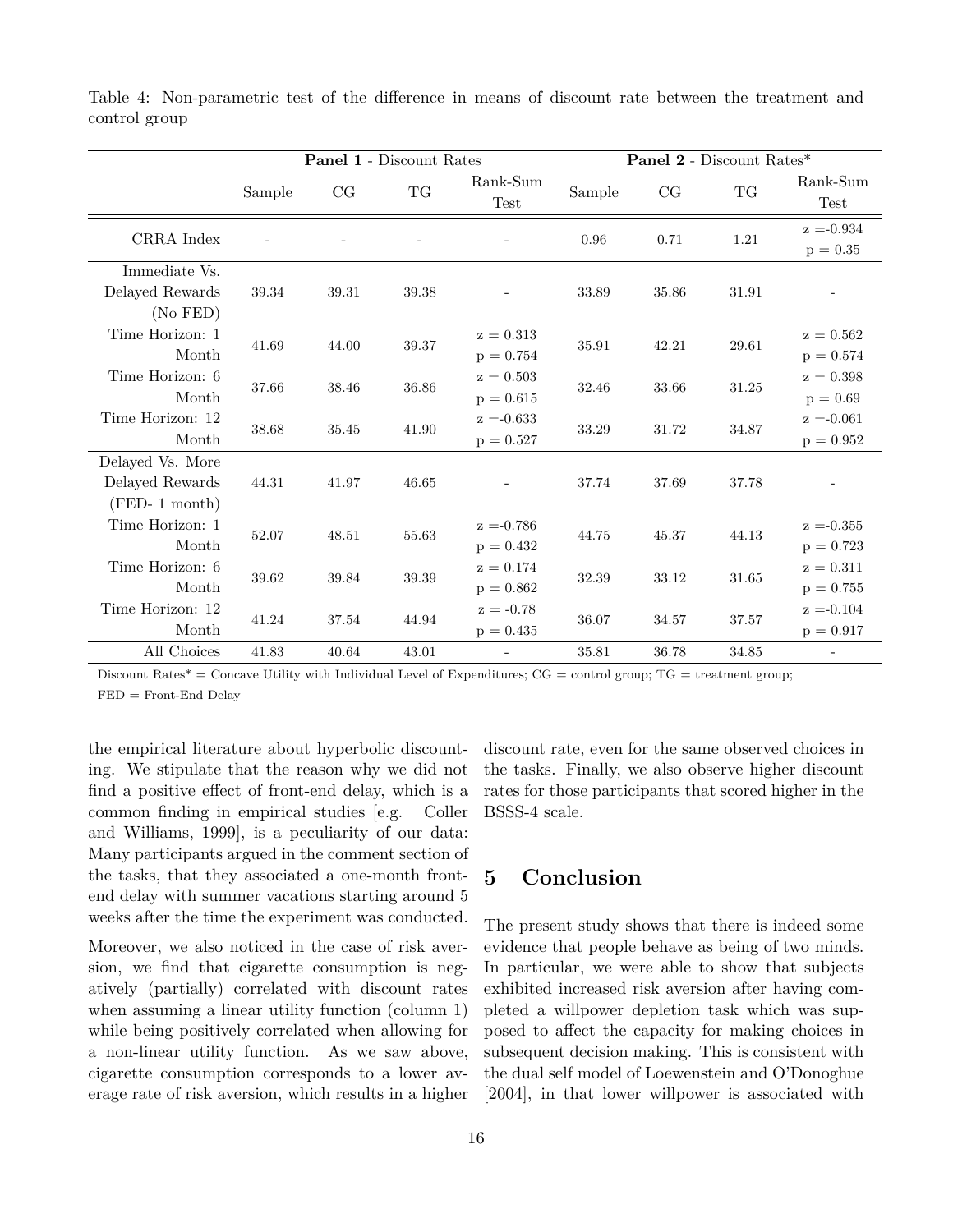a more active affective system, which behaves in a very risk averse way (given the experimental design).

However, in the domain of time preferences, we were not able to find evidence in support of the predictions of the model – discount rates were not significantly higher in the treatment group. We speculate that this is due to the limitations of our experimental design. As explained in greater detail above, higher calibrated rates of risk aversion put a downward pressure on the elicited discount rates. Therefore, since we were not able to measure attitudes towards risk before *and* after the treatment, we had no means to disentangle the effect of willpower depletion on risk aversion from the effect on discount rates.

Therefore, we conclude that more tests is needed to ascertain validity of the model. Experimental design has to be improved to disentangle risk and time preferences. Precision issues should be dealt with a bigger sample, while incentive scheme supporting truthful reporting of the preferences should be implemented to dispense with measurement error concerns. Moreover, more controlled experimental setting in a lab would help with implementing more effective depletion treatment.

We believe that with further empirical verification the dual self model might prove to be a useful new tool for modeling choices related to risk and time preferences. Model provides a number of interesting fields of future research, on the one hand, novel methods for activating the affective system could be explored, and on the other many more heuristics suggested by the literature in the past, could be introduced.

### **References**

<span id="page-16-6"></span>Steffen Andersen, Glenn W. Harrison, Morten I. Lau, and E. Elisabet Rutström. Eliciting risk and time preferences. *Econometrica*, 76(3):583–618, May 2008. ISSN 1468- 0262. doi: 10.1111/j.1468-0262.2008.00848. x. URL [http://onlinelibrary.wiley.com/doi/10.](http://onlinelibrary.wiley.com/doi/10.1111/j.1468-0262.2008.00848.x/abstract) [1111/j.1468-0262.2008.00848.x/abstract](http://onlinelibrary.wiley.com/doi/10.1111/j.1468-0262.2008.00848.x/abstract). [3,](#page-6-0) [3](#page-6-1)

<span id="page-16-8"></span>Steffen Andersen, Glenn W. Harrison, Arne Risa

Hole, Morten Igel Lau, and E. Elisabet Rutström. Non-Linear Mixed Logit. *Theory and Decision*, 2011. URL [http://www.cear.gsu.edu/](http://www.cear.gsu.edu/files/Non-Linear_Mixed_Logit.pdf) files/Non-Linear Mixed Logit.pdf.  $4.2$ 

- <span id="page-16-0"></span>Alan D. Baddeley. Working Memory: Looking Back and Looking Forward. *Nature reviews. Neuroscience*, 4(10):829–39, October 2003. ISSN 1471- 003X. doi: 10.1038/nrn1201. URL [http://www.](http://www.ncbi.nlm.nih.gov/pubmed/14523382) [ncbi.nlm.nih.gov/pubmed/14523382](http://www.ncbi.nlm.nih.gov/pubmed/14523382). [1](#page-0-0)
- <span id="page-16-5"></span>Roy F. Baumeister, Ellen Bratslavsky, Mark Muraven, and Dianne M. Tice. Ego depletion: is the active self a limited resource? *Journal of Personality and Social Psychology*, 74(5):1252–65, May 1998. ISSN 0022-3514. URL [http://www.ncbi.](http://www.ncbi.nlm.nih.gov/pubmed/9599441) [nlm.nih.gov/pubmed/9599441](http://www.ncbi.nlm.nih.gov/pubmed/9599441). [2.4,](#page-4-0) [3,](#page-5-1) [3,](#page-6-1) [4](#page-8-3)
- <span id="page-16-3"></span>Roy F. Baumeister, Erin A. Sparks, Tyler F. Stillman, and Kathleen D. Vohs. Free will in consumer behavior: Self-control, ego depletion, and choice. *Journal of Consumer Psychology*, 18(1): 4–13, January 2008. ISSN 10577408. doi: 10. 1016/j.jcps.2007.10.002. URL [http://linkinghub.](http://linkinghub.elsevier.com/retrieve/pii/S1057740807000034) [elsevier.com/retrieve/pii/S1057740807000034](http://linkinghub.elsevier.com/retrieve/pii/S1057740807000034). [1,](#page-0-0) [2.4](#page-4-0)
- <span id="page-16-1"></span>Jess Benhabib and Alberto Bisin. Self-control and consumption-saving decisions: Cognitive perspectives. Technical report, New York University, New York, 2002. [1](#page-1-0)
- <span id="page-16-4"></span>Daniel J. Benjamin, Sebastian A. Brown, and Jesse M. Shapiro. Who is Behavioral? Cognitive Ability and Anomalous Preferences. 2006. [2.3](#page-4-1)
- <span id="page-16-2"></span>B. Douglas Bernheim and Antonio Rangel. Addiction and cue-triggered decision processes. *The American Economic Review*, 94(5):pp. 1558– 1590, 2004. ISSN 00028282. URL [http://www.](http://www.jstor.org/stable/3592834) [jstor.org/stable/3592834](http://www.jstor.org/stable/3592834). [1](#page-1-0)
- <span id="page-16-9"></span>A. Colin Cameron and Pravin K. Trivedi. *Microeconometrics: Methods and Applications*. Cambridge University Press, New York, 2005. [4.2](#page-10-3)
- <span id="page-16-7"></span>Maribeth Coller and Melonie B. Williams. Eliciting Individual Discount Rates. *Experimental Economics*, 2(2):107–127, December 1999. ISSN 1386-4157. doi: 10.1007/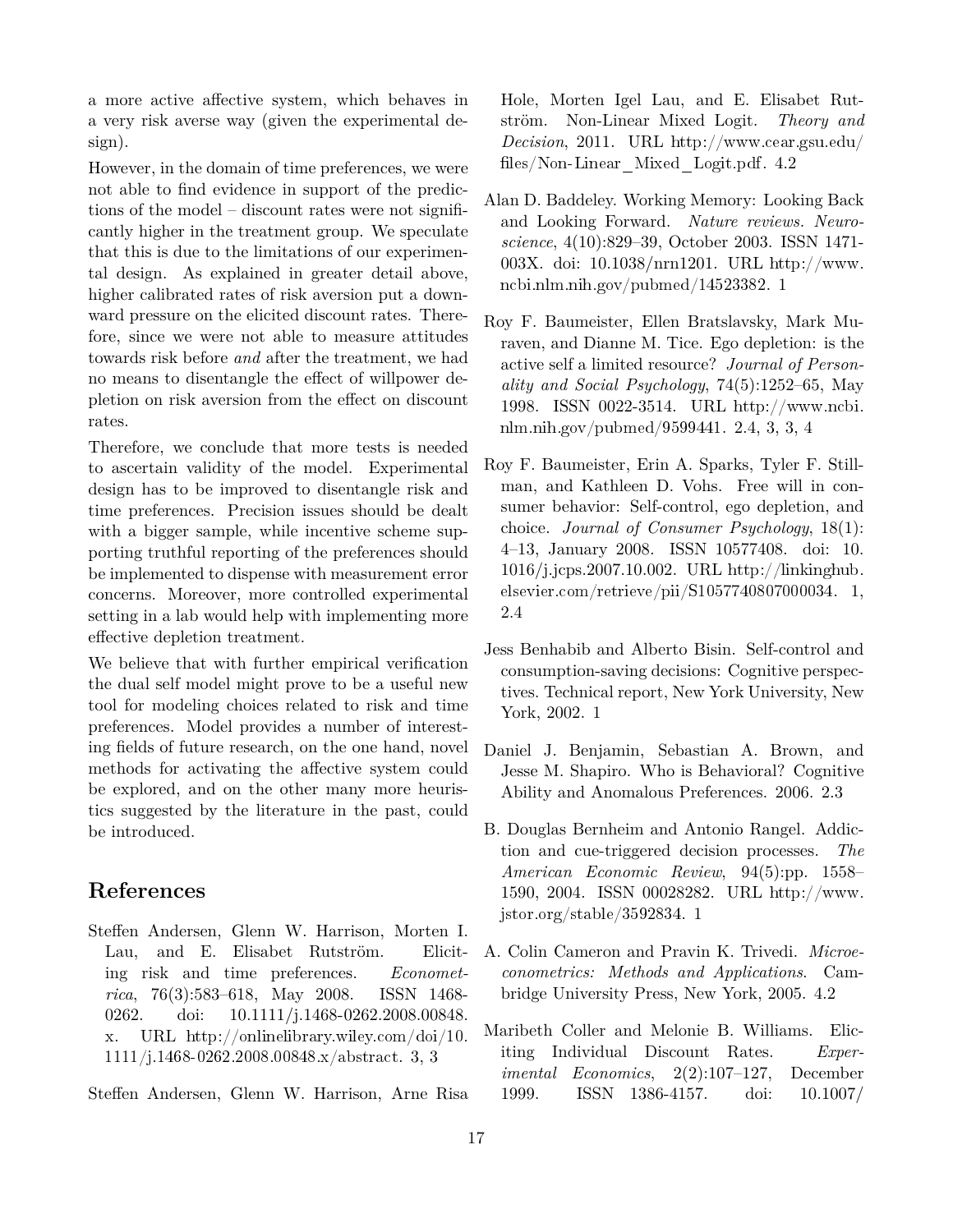BF01673482. URL [http://www.springerlink.](http://www.springerlink.com/index/10.1007/BF01673482) [com/index/10.1007/BF01673482](http://www.springerlink.com/index/10.1007/BF01673482). [3,](#page-6-0) [3,](#page-7-1) [4.3](#page-14-0)

- <span id="page-17-0"></span>Jonathan St B T Evans. Dual-processing accounts of reasoning, judgment, and social cognition. *Annual Review of Psychology*, 59:255–78, January 2008. ISSN 0066-4308. doi: 10.1146/annurev. psych.59.103006.093629. URL [http://www.ncbi.](http://www.ncbi.nlm.nih.gov/pubmed/18154502) [nlm.nih.gov/pubmed/18154502](http://www.ncbi.nlm.nih.gov/pubmed/18154502). [1](#page-0-0)
- <span id="page-17-8"></span>Peter C. Fishburn and Ariel Rubinstein. Time preference. *International Economic Review*, 23 (3):677–694, 1982. ISSN 00206598. URL [http:](http://www.jstor.org/stable/2526382) [//www.jstor.org/stable/2526382](http://www.jstor.org/stable/2526382). [2,](#page-2-0) [9](#page-10-0)
- <span id="page-17-11"></span>Ana M. Franco-Watkins, Timothy C. Rickard, and Hal Pashler. Taxing executive processes does not necessarily increase impulsive decision making. *Experimental Psychology*, 57(3):193–201, January 2010. ISSN 1618-3169. doi: 10.1027/ 1618-3169/a000024. URL [http://www.ncbi.nlm.](http://www.ncbi.nlm.nih.gov/pubmed/20178926) [nih.gov/pubmed/20178926](http://www.ncbi.nlm.nih.gov/pubmed/20178926). [2.3](#page-4-1)
- <span id="page-17-7"></span>Shane Frederick, George Loewenstein, and Ted O'Donoghue. Time discounting and time preference: A critical review. *Journal of Economic Literature*, 40(2):351–401, June 2002. URL [http://ideas.repec.org/a/aea/jeclit/](http://ideas.repec.org/a/aea/jeclit/v40y2002i2p351-401.html) [v40y2002i2p351-401.html](http://ideas.repec.org/a/aea/jeclit/v40y2002i2p351-401.html). [1](#page-0-0)
- <span id="page-17-6"></span>Drew Fudenberg and David K. Levine. A Dual-Self Model of Impulse Control. *American Economic Review*, 96(5):1449–1476, December 2006. ISSN 0002-8282. doi: 10.1257/aer.96.5. 1449. URL [http://pubs.aeaweb.org/doi/abs/10.](http://pubs.aeaweb.org/doi/abs/10.1257/aer.96.5.1449) [1257/aer.96.5.1449](http://pubs.aeaweb.org/doi/abs/10.1257/aer.96.5.1449). [1](#page-0-0)
- <span id="page-17-13"></span>Glenn W. Harrison, Morten I. Lau, and Melonie B. Williams. Estimating Individual Discount Rates in Denmark: A Field Experiment. *American Economic Review*, 92(5):1606–1617, December 2002. ISSN 0002-8282. doi: 10.1257/ 000282802762024674. URL [http://pubs.aeaweb.](http://pubs.aeaweb.org/doi/abs/10.1257/000282802762024674) [org/doi/abs/10.1257/000282802762024674](http://pubs.aeaweb.org/doi/abs/10.1257/000282802762024674). [3](#page-6-0)
- <span id="page-17-12"></span>Stephanie S Hart. *The role of cognitive resources and individual differences in risk preferences of children and adults*. Ph.d. thesis, The University of Iowa, 2005. [2.3](#page-4-1)
- <span id="page-17-10"></span>John M. Hinson, Tina L. Jameson, and Paul Whitney. Impulsive decision making and working memory. *Journal of Experimental Psychology: Learning, Memory, and Cognition*, 29(2):298– 306, 2003. ISSN 0278-7393. doi: 10.1037/ 0278-7393.29.2.298. URL [http://doi.apa.org/](http://doi.apa.org/getdoi.cfm?doi=10.1037/0278-7393.29.2.298) [getdoi.cfm?doi=10.1037/0278-7393.29.2.298](http://doi.apa.org/getdoi.cfm?doi=10.1037/0278-7393.29.2.298). [2.3](#page-4-1)
- <span id="page-17-9"></span>Charles A. Holt and Susan K. Laury. Risk aversion and incentive effects. *American Economic Review*, 92(5):1644–1655, 2002. URL [http://www.nber.org/~rosenbla/econ311-04/](http://www.nber.org/~rosenbla/econ311-04/syllabus/holtlaury.pdf) [syllabus/holtlaury.pdf](http://www.nber.org/~rosenbla/econ311-04/syllabus/holtlaury.pdf). [2.2,](#page-3-3) [3,](#page-6-0) [4](#page-8-4)
- <span id="page-17-4"></span>Gideon Keren and Yaacov Schul. Two is not always better than one: A critical evaluation of two-system theories. *Perspectives on Psychological Science*, 4(6):533–550, 2009. URL [http://pluto.mscc.huji.ac.il/~mschul/](http://pluto.mscc.huji.ac.il/~mschul/yaacov_schul_files/2sys-final-090126doc.pdf) yaacov schul files/2sys-final-090126doc.pdf. [1](#page-0-0)
- <span id="page-17-3"></span>Arie W. Kruglanski and Gerd Gigerenzer. Intuitive and deliberate judgments are based on common principles. *Psychological Review*, 118(1): 97–109, January 2011. ISSN 1939-1471. doi: 10.1037/a0020762. URL [http://www.ncbi.nlm.](http://www.ncbi.nlm.nih.gov/pubmed/21244188) [nih.gov/pubmed/21244188](http://www.ncbi.nlm.nih.gov/pubmed/21244188). [1](#page-0-0)
- <span id="page-17-1"></span>Arie W. Kruglanski and Edward Orehek. Partitioning the domain of social inference: dual mode and systems models and their alternatives. *Annual Review of Psychology*, 58:291–316, January 2007. ISSN 0066-4308. doi: 10.1146/annurev. psych.58.110405.085629. URL [http://www.ncbi.](http://www.ncbi.nlm.nih.gov/pubmed/16968211) [nlm.nih.gov/pubmed/16968211](http://www.ncbi.nlm.nih.gov/pubmed/16968211). [1](#page-0-0)
- <span id="page-17-2"></span>Matthew D. Lieberman, Ruth Gaunt, Daniel T. Gilbert, and Yaacov Trope. Reflexion and reflection: A social cognitive neuroscience approach to attributional inference. *Advances in Experimental Social Psychology*, 34:199–249, 2002. ISSN 00652601. doi: 10.1016/S0065-2601(02)80006-5. URL [http://linkinghub.elsevier.com/retrieve/pii/](http://linkinghub.elsevier.com/retrieve/pii/S0065260102800065) [S0065260102800065](http://linkinghub.elsevier.com/retrieve/pii/S0065260102800065). [1](#page-0-0)
- <span id="page-17-5"></span>George F. Loewenstein and Ted O'Donoghue. Animal Spirits: Affective and Deliberative Processes in Economic Behavior. 2004. [1,](#page-0-0) [2,](#page-1-1) [2,](#page-2-2) [2.1,](#page-2-3) [2.2,](#page-3-4) [2.4,](#page-4-0) [4,](#page-8-4) [5](#page-15-1)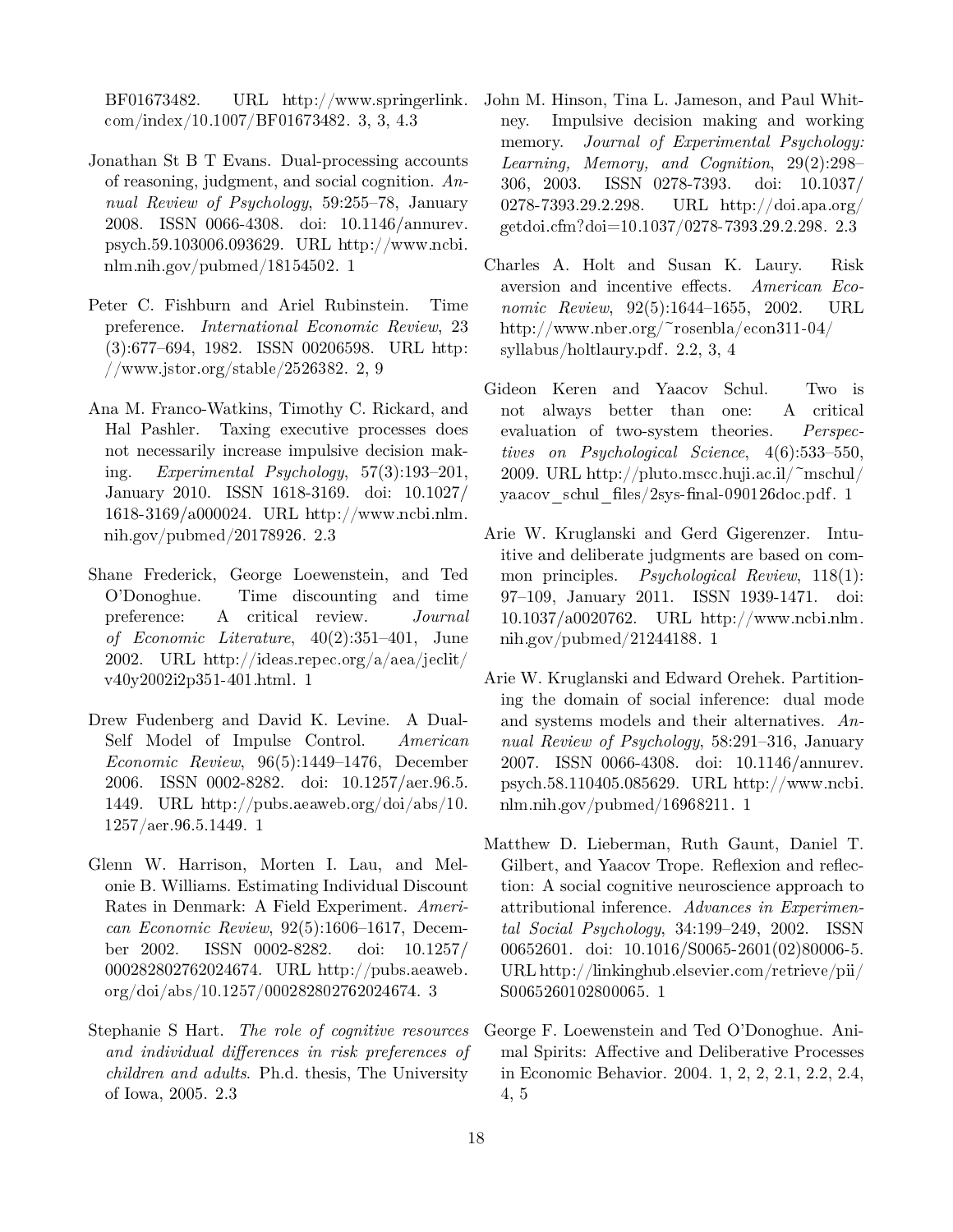- <span id="page-18-5"></span>E. J. Masicampo and Roy F. Baumeister. Toward a physiology of dual-process reasoning and judgment: lemonade, willpower, and expensive rule-based analysis. *Psychological Science*, 19 (3):255–60, March 2008. ISSN 0956-7976. doi: 10.1111/j.1467-9280.2008.02077.x. URL [http://](http://www.ncbi.nlm.nih.gov/pubmed/18315798) [www.ncbi.nlm.nih.gov/pubmed/18315798](http://www.ncbi.nlm.nih.gov/pubmed/18315798). [2.3](#page-4-1)
- <span id="page-18-4"></span>Samuel M. McClure, David I. Laibson, George F. Loewenstein, and Jonathan D. Cohen. Separate neural systems value immediate and delayed monetary rewards. *Science*, 306(5695):503–7, October 2004. ISSN 1095-9203. doi: 10.1126/ science.1100907. URL [http://www.ncbi.nlm.nih.](http://www.ncbi.nlm.nih.gov/pubmed/15486304) [gov/pubmed/15486304](http://www.ncbi.nlm.nih.gov/pubmed/15486304). [2.3](#page-4-1)
- <span id="page-18-3"></span>Samuel M. McClure, Keith M. Ericson, David I. Laibson, George F. Loewenstein, and Jonathan D. Cohen. Time discounting for primary rewards. *The Journal of Neuroscience*, 27(21):5796–804, May 2007. ISSN 1529-2401. doi: 10.1523/JNEUROSCI.4246-06.2007. URL [http:](http://www.ncbi.nlm.nih.gov/pubmed/17522323) [//www.ncbi.nlm.nih.gov/pubmed/17522323](http://www.ncbi.nlm.nih.gov/pubmed/17522323). [2.3](#page-4-1)
- <span id="page-18-12"></span>Michael P. Milham, Marie T. Banich, and Vikram Barad. Competition for priority in processing increases prefrontal cortex's involvement in topdown control: an event-related fMRI study of the stroop task. *Cognitive Brain Research*, 17(2):212– 222, July 2003. ISSN 09266410. doi: 10.1016/ S0926-6410(03)00108-3. URL [http://linkinghub.](http://linkinghub.elsevier.com/retrieve/pii/S0926641003001083) [elsevier.com/retrieve/pii/S0926641003001083](http://linkinghub.elsevier.com/retrieve/pii/S0926641003001083). [4](#page-8-3)
- <span id="page-18-0"></span>Allen Newell. You can't play 20 questions with nature and win. In W.G. Chase, editor, *Visual information processing*, pages 287–307. Academic Press, New York, NY, US, 1973. URL [http:](http://www-psychology.concordia.ca/fac/deAlmeida/COGSCI/Newell-1973-TwentyQuestions.pdf) [//www-psychology.concordia.ca/fac/deAlmeida/](http://www-psychology.concordia.ca/fac/deAlmeida/COGSCI/Newell-1973-TwentyQuestions.pdf) [COGSCI/Newell-1973-TwentyQuestions.pdf](http://www-psychology.concordia.ca/fac/deAlmeida/COGSCI/Newell-1973-TwentyQuestions.pdf). [1](#page-0-0)
- <span id="page-18-1"></span>Efe A. Ok and Yusufcan Masatlioglu. A theory of (relative) discounting. *Journal of Economic Theory*, 137(1):214 – 245, 2007. ISSN 0022- 0531. doi: DOI:10.1016/j.jet.2007.01.008. URL [http://www.sciencedirect.com/](http://www.sciencedirect.com/science/article/B6WJ3-4NC5T8M-2/2/3c25a95f853c259f3d6c3a1bbe4ca995) [science/article/B6WJ3-4NC5T8M-2/2/](http://www.sciencedirect.com/science/article/B6WJ3-4NC5T8M-2/2/3c25a95f853c259f3d6c3a1bbe4ca995) [3c25a95f853c259f3d6c3a1bbe4ca995](http://www.sciencedirect.com/science/article/B6WJ3-4NC5T8M-2/2/3c25a95f853c259f3d6c3a1bbe4ca995). [2](#page-2-0)
- <span id="page-18-9"></span>Jennifer A. Richeson, Abigail A. Baird, Heather L. Gordon, Todd F. Heatherton, Carrie L. Wyland,

Sophie Trawalter, and J. Nicole Shelton. An fMRI investigation of the impact of interracial contact on executive function. *Nature neuroscience*, 6 (12):1323–8, December 2003. ISSN 1097-6256. doi: 10.1038/nn1156. URL [http://www.ncbi.nlm.](http://www.ncbi.nlm.nih.gov/pubmed/14625557) [nih.gov/pubmed/14625557](http://www.ncbi.nlm.nih.gov/pubmed/14625557). [5](#page-5-0)

- <span id="page-18-2"></span>Ariel Rubinstein. *Lecture notes in microeconomic theory*. 2010. URL [http://arielrubinstein.tau.ac.](http://arielrubinstein.tau.ac.il/Rubinstein2007.pdf) [il/Rubinstein2007.pdf](http://arielrubinstein.tau.ac.il/Rubinstein2007.pdf). [4](#page-3-1)
- <span id="page-18-11"></span>M.T. Stephenson, R.H. Hoyle, Philip Palmgreen, and M.D. Slater. Brief measures of sensation seeking for screening and large-scale surveys. *Drug and Alcohol Dependence*, 72(3):279–286, 2003. URL [http://linkinghub.elsevier.com/retrieve/pii/](http://linkinghub.elsevier.com/retrieve/pii/s0376871603002382) [s0376871603002382](http://linkinghub.elsevier.com/retrieve/pii/s0376871603002382). [3](#page-6-1)
- <span id="page-18-10"></span>J.R. Stroop. Studies of interference in serial verbal reactions. *Journal of Experimental Psychology: General*, 121(1):15, 1992. URL [http://psycnet.](http://psycnet.apa.org/journals/xge/121/1/15/) [apa.org/journals/xge/121/1/15/](http://psycnet.apa.org/journals/xge/121/1/15/). [3](#page-5-1)
- <span id="page-18-13"></span>Kan Takeuchi. Non-parametric test of time consistency: Present bias and future bias. *Games and Economic Behavior*, 71(2):456–478, March 2011. ISSN 08998256. doi: 10.1016/j.geb.2010.05.005. URL [http://linkinghub.elsevier.com/retrieve/pii/](http://linkinghub.elsevier.com/retrieve/pii/S0899825610000904) [S0899825610000904](http://linkinghub.elsevier.com/retrieve/pii/S0899825610000904). [4.3](#page-13-1)
- <span id="page-18-6"></span>Kathleen D. Vohs and Ronald J. Faber. Spent Resources: Self Regulatory Resource Availability Affects Impulse Buying. *Journal of Consumer Research*, 33(4):537–547, March 2007. ISSN 0093-5301. doi: 10.1086/ 510228. URL [http://www.journals.uchicago.edu/](http://www.journals.uchicago.edu/doi/abs/10.1086/510228) [doi/abs/10.1086/510228](http://www.journals.uchicago.edu/doi/abs/10.1086/510228). [2.4](#page-4-0)
- <span id="page-18-7"></span>Kathleen D. Vohs and Todd F. Heatherton. Selfregulatory failure: a resource-depletion approach. *Psychological Science*, 11(3):249–54, May 2000. ISSN 0956-7976. URL [http://www.ncbi.nlm.nih.](http://www.ncbi.nlm.nih.gov/pubmed/11273412) [gov/pubmed/11273412](http://www.ncbi.nlm.nih.gov/pubmed/11273412). [2.4](#page-4-0)
- <span id="page-18-8"></span>Kathleen D. Vohs, Roy F. Baumeister, Brandon J. Schmeichel, Jean M. Twenge, Noelle M. Nelson, and Dianne M. Tice. Making choices impairs subsequent self-control: a limited-resource account of decision making, self-regulation, and active initiative. *Journal of Personality and Social Psychology*, 94(5):883–98, May 2008. ISSN 0022-3514.